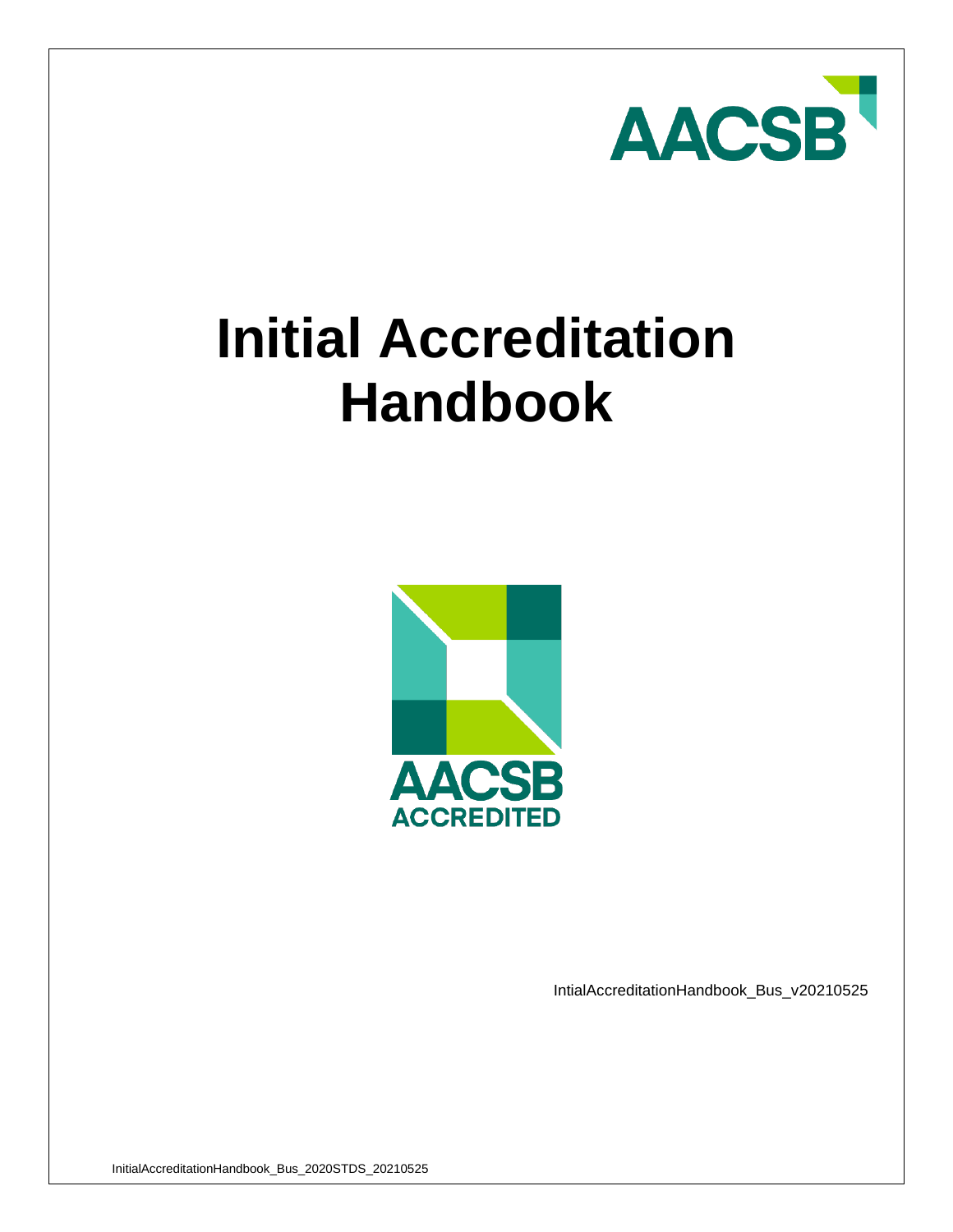# **AACSB International Initial Accreditation Handbook**

# **PREFACE**

The focus of this handbook is the initial accreditation process for schools seeking business accreditation. There is a separate handbook for schools seeking supplemental accounting accreditation. The third handbook is the Continuous Improvement Review handbook for schools that already hold business/accounting accreditation.

The Initial Accreditation handbook provides an overview of the philosophy, procedures and guidelines for the initial accreditation process, which include the submission of the eligibility application, the determination of the scope of accreditation, the self-evaluation and alignment with standards, and initial accreditation visit. The guidelines contained in this handbook are intended to be followed; however, mentors and peer reviewers should remain flexible in conducting reviews to achieve the conceptual aims that (1) bring value to the school, (2) maintain the integrity of AACSB accreditation, and (3) provide the type and level of learning experiences that mark an effective accreditation process. Where the schools, mentors or peer reviewers find they must depart from standard guidelines, documentation of any deviations must be provided.

A key source of information throughout the initial accreditation process is the AACSB accreditation staff liaison. Accredited institutions and those seeking accreditation have an assigned accreditation staff liaison to assist with the business and accounting review process. This individual serves as the designated AACSB staff member for all accreditation related questions and is the liaison between the institution and the volunteer network (mentors, peer review team members, accreditation committee, etc.). The staff liaison is available to assist with any questions regarding the initial accreditation process. The institution's staff liaison can be found in the myAccreditation system. [\(https://myaccreditation.aacsb.edu/\)](https://myaccreditation.aacsb.edu/).

Throughout the rest of this document, the academic business unit is referred to as the school. The term school is used to describe the entity that offers programs and is not meant to imply any particular organizational structure.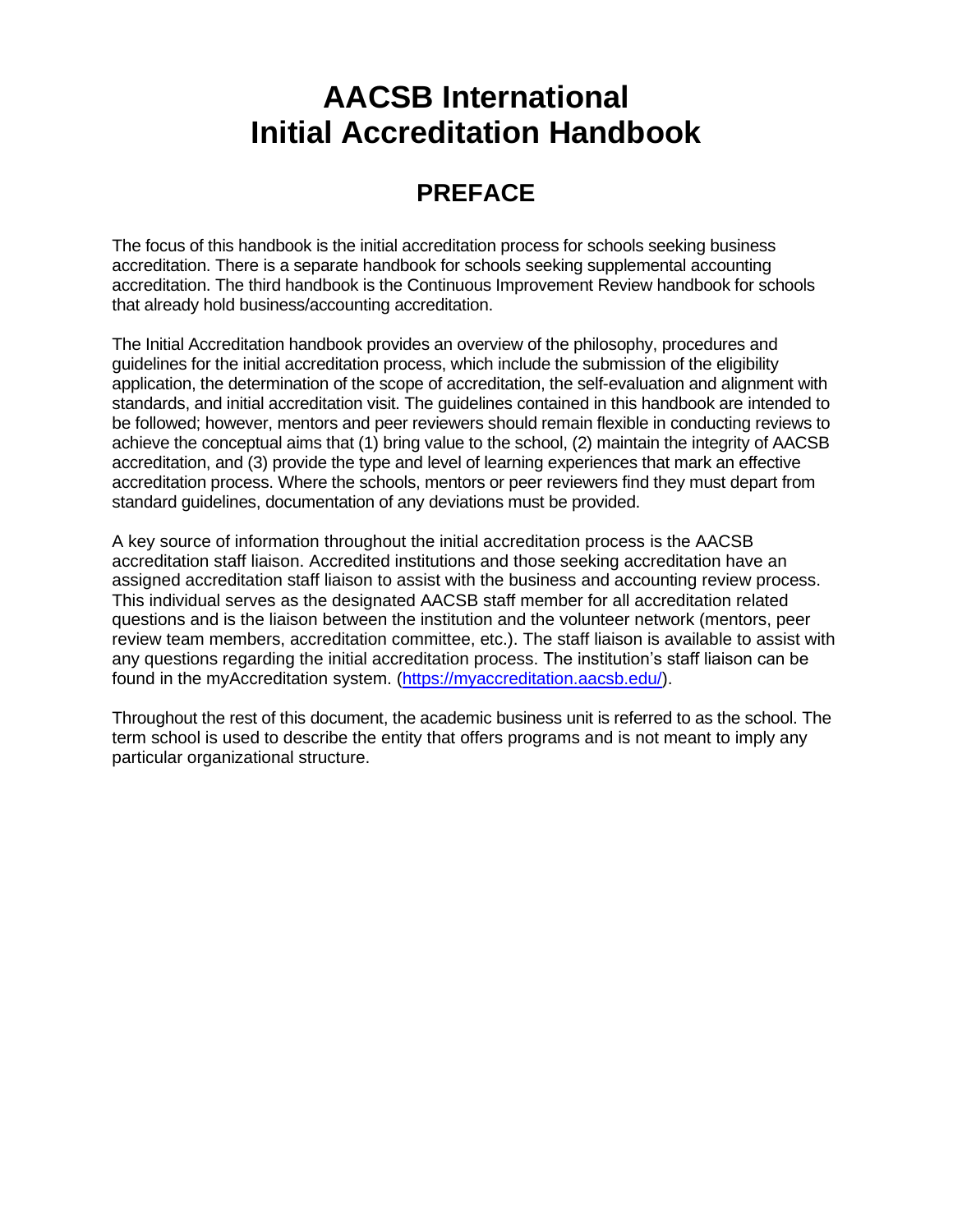# **TABLE OF CONTENTS**

| L.    |                                                                                        |  |
|-------|----------------------------------------------------------------------------------------|--|
|       |                                                                                        |  |
| Ш.    |                                                                                        |  |
|       |                                                                                        |  |
|       |                                                                                        |  |
| III.  |                                                                                        |  |
|       |                                                                                        |  |
|       |                                                                                        |  |
|       |                                                                                        |  |
|       |                                                                                        |  |
|       |                                                                                        |  |
|       |                                                                                        |  |
| IV.   |                                                                                        |  |
|       |                                                                                        |  |
|       |                                                                                        |  |
|       |                                                                                        |  |
|       |                                                                                        |  |
|       |                                                                                        |  |
| V.    |                                                                                        |  |
|       |                                                                                        |  |
|       | How should the School go about preparing the initial statement of mission, vision, and |  |
|       |                                                                                        |  |
| VI.   |                                                                                        |  |
|       |                                                                                        |  |
|       | Conducting the Self-Assessment & Involving Appropriate Stakeholders 7                  |  |
|       |                                                                                        |  |
|       |                                                                                        |  |
|       |                                                                                        |  |
|       |                                                                                        |  |
| VII.  |                                                                                        |  |
|       |                                                                                        |  |
|       |                                                                                        |  |
|       |                                                                                        |  |
|       |                                                                                        |  |
|       |                                                                                        |  |
| VIII. |                                                                                        |  |
|       |                                                                                        |  |
|       |                                                                                        |  |
|       |                                                                                        |  |
| IX.   |                                                                                        |  |
|       |                                                                                        |  |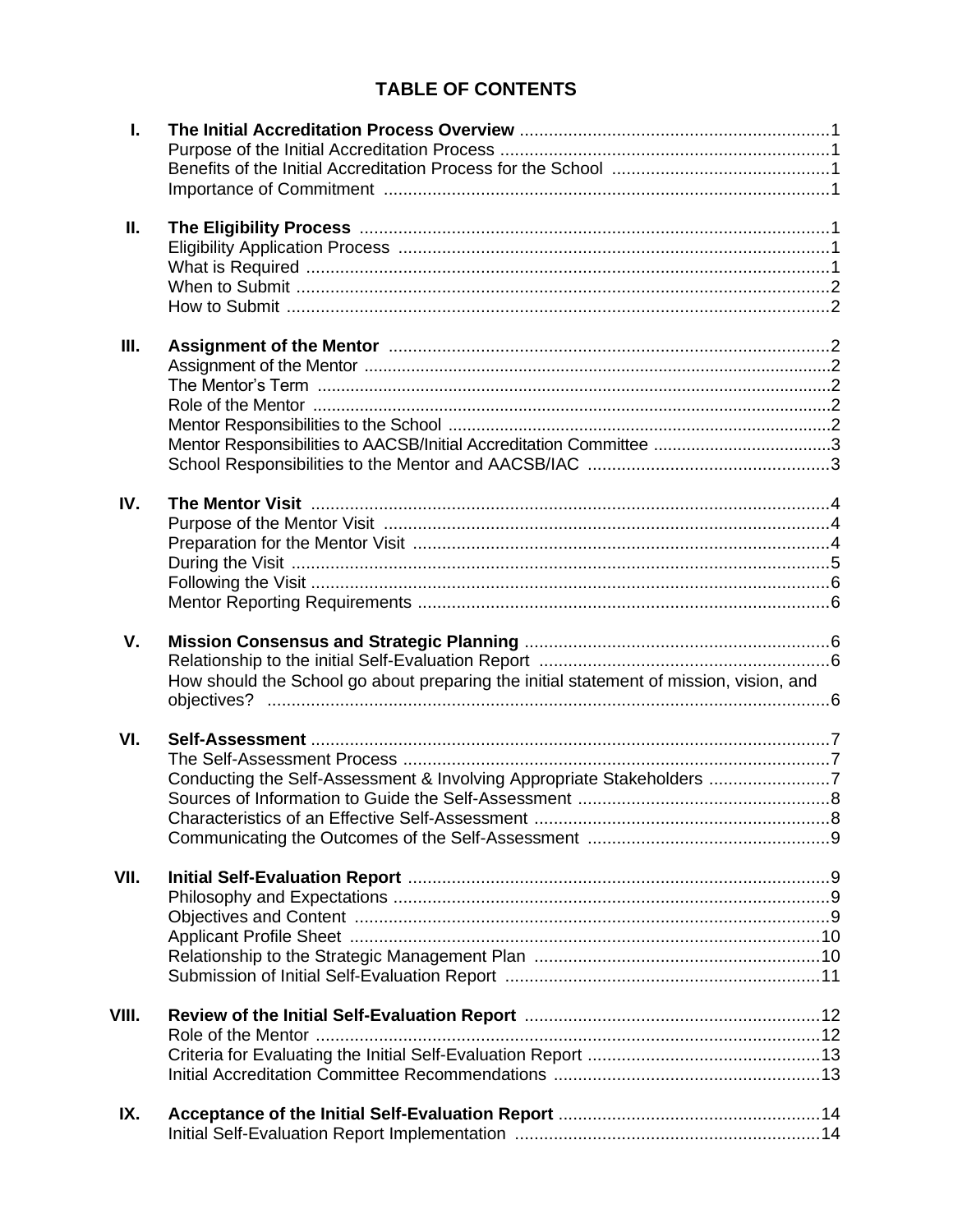| Χ.     |  |
|--------|--|
| XI.    |  |
| XII.   |  |
| XIII.  |  |
| XIV.   |  |
| XV.    |  |
|        |  |
| XVI.   |  |
| XVII.  |  |
| XVIII. |  |
| XIX.   |  |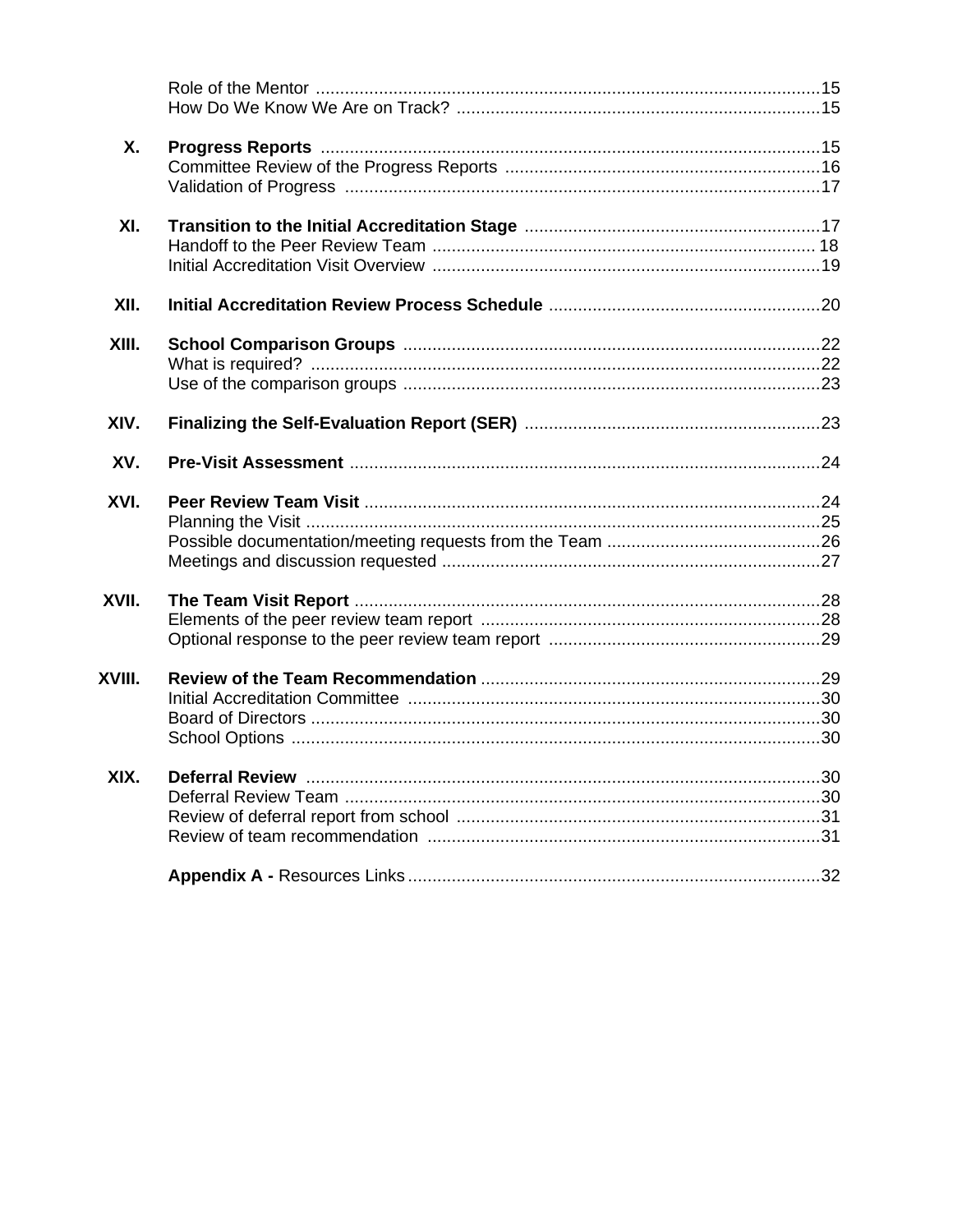# **I. THE INITIAL ACCREDITATION PROCESS OVERVIEW**

# **Purpose of the Initial Accreditation Process**

The purpose of the initial accreditation process is to establish stable, constructive, ongoing, and helpful partnerships between AACSB and schools working toward AACSB accreditation.

# **Benefits of the Initial Accreditation Process for the School**

Schools participating in the process are strongly committed to the goal of quality enhancement and continuous improvement. They possess the desire to achieve accreditation. Schools benefit from the initial accreditation process by receiving guidance on standards alignment that fosters continuous improvement. Schools receive peer guidance from a trained mentor (dean or associate dean of an AACSB accredited school) during the period and feedback through interactions with the Initial Accreditation Committee (IAC). The process culminates with an on-site visit in which the school is evaluated on its alignment with the accreditation standards and receives consultative advice from experienced peer reviewers.

# **Importance of Commitment**

The overall responsibility for aligning with the accreditation standards lies with the school. Strong commitment by the central administration and the dean (or equivalent) is a necessary condition for success; stakeholder involvement is essential.

# **II. THE ELIGIBILITY PROCESS**

# **Pre-requisites for Eligibility**

AACSB membership is a pre-requisite for entering the accreditation process.

AACSB members are eligible to apply for the following types of accreditation:

- Business Accreditation
- Business Accreditation concurrent with Accounting Accreditation
- Accounting Accreditation<sup>1</sup> for schools already holding Business Accreditation.

# **Determining the Accredited Entity and Programmatic Scope**

AACSB accreditation is granted to the agreed-upon entity—either the institution or a single business unit within a larger parent university (or other academic institution), with institutional accreditation being the default accredited entity.

- Under institutional accreditation, all business degrees within the institution, regardless of whether they are housed within the business school or elsewhere in the university, are to be included in the scope of the AACSB accreditation review, unless otherwise excluded (see "Programmatic Scope" below).
- An alternative to institutional accreditation is the accreditation of a single business academic unit (referred to as "unit of accreditation"). Typically, such units are part of a larger parent university (or other academic institution) from which they derive degreegranting authority. Redefining the accreditation entity from institution to a single unit is

<sup>1</sup> For information regarding the Accounting Accreditation process, please refer to the Initial Accounting Accreditation Handbook [here.](https://aacsb.edu/accreditation/journey/accounting/initial)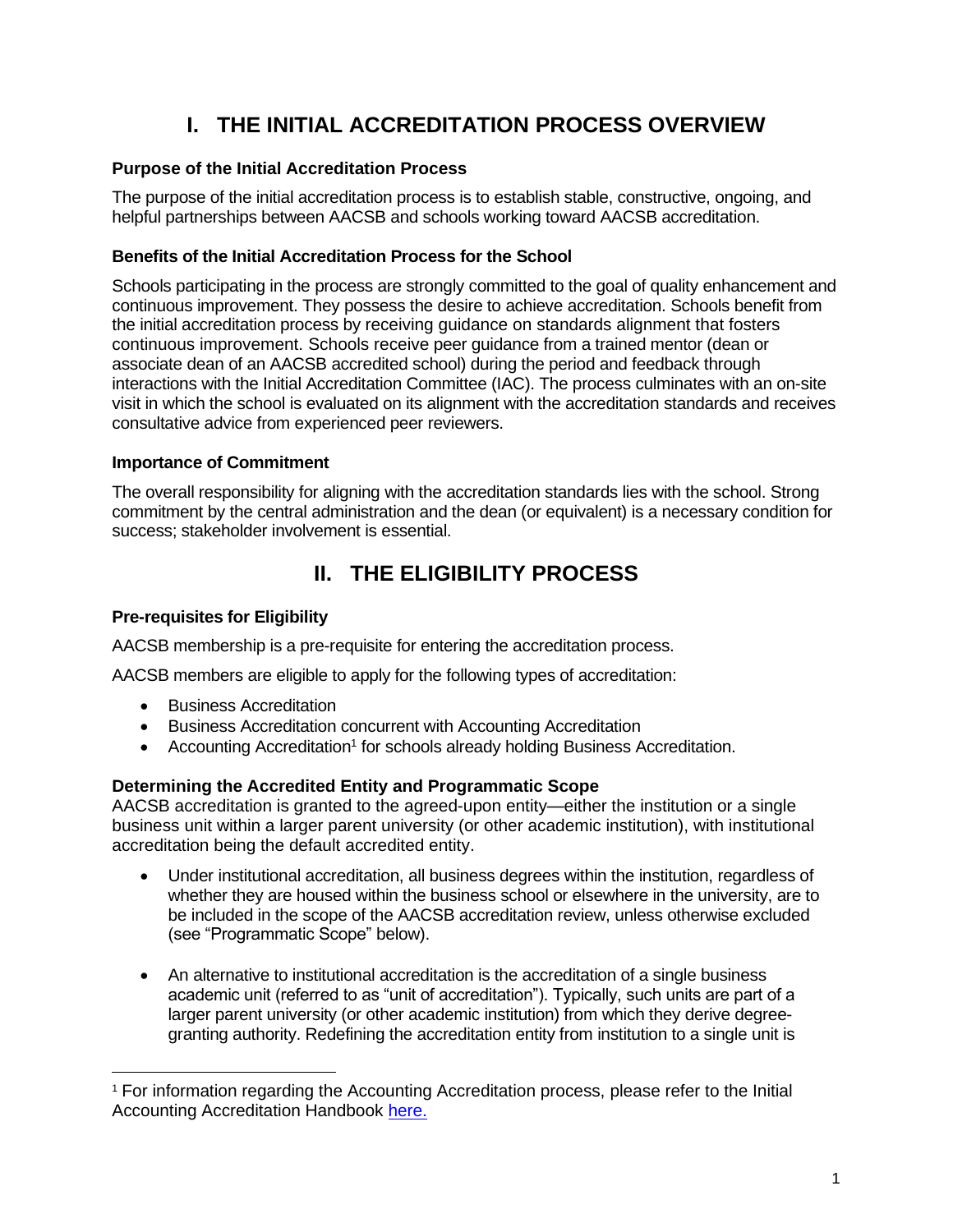subject to the receipt and approval of a unit of accreditation application that verifies that the unit has a sufficient level of independence in two areas: branding, and external market perception, as it relates to the single unit and the parent institution. The decision as to whether the school has made a successful case for a single unit of accreditation lies with the IAC. More information on the unit of accreditation application is found here: [https://www.aacsb.edu/accreditation/journey/business/eligibility-and-application.](https://www.aacsb.edu/accreditation/journey/business/eligibility-and-application) Schools should contact AACSB accreditation staff to discuss their institutional structure and whether accreditation as an academic unit is applicable before completing the eligibility application.

Subsequently, the next step is to gain agreement regarding which programs within the accredited entity will be included in the scope of accreditation. This is referred to as "programmatic scope." Programmatic scope will normally include all business degree programs at the bachelor's level or higher within the accredited entity. Schools may request exclusion of certain degree programs, subject to approval by the appropriate AACSB committee.

- Included programs are degree programs in which 25 percent or more of the content for baccalaureate degree programs, or 50 percent or more of the content for postbaccalaureate degree programs, relates to business disciplines such as accounting, economics, finance, legal studies, management, management information systems, marketing, and quantitative methods.
- Excluded programs are programs with business discipline content below the thresholds noted above, or for which a specific exclusion request has been granted by AACSB.

## **Eligibility Application Process: What is Required?**

The school submits the eligibility application, written in English, via myAccreditation. A school may request access to the eligibility application by completing the "Accreditation Inquiry Form" at [https://www.aacsb.edu/accreditation/journey/business/eligibility-and-application.](https://www.aacsb.edu/accreditation/journey/business/eligibility-and-application)

Once notified that the eligibility application has been opened to the school in myAccreditation the school's designated representative(s) may complete the application. Only the school's Official Representative may submit the online application.

A non-refundable eligibility application fee is required before the eligibility application can be reviewed by the Initial Accreditation Committee. (AACSB accreditation fees are subject to change as approved by the board of directors. See [AACSB Accreditation Fees](https://www.aacsb.edu/accreditation/resources/fees) for the most current fee schedule).

## **When to Submit?**

Eligibility applications can be submitted at any time during the year. Following a preliminary review by staff, and if found complete and appropriate, the application is forwarded to the first regularly scheduled IAC meeting for consideration by the full committee. Schools are encouraged to provide a draft of their eligibility application to AACSB staff for review prior to the official submission.

## **How to Submit?**

The school must submit the eligibility application and all supporting materials via myAccreditation. For AACSB member schools interested in initiation of the business eligibility application, the school will submit an **[Accreditation Inquiry Form](https://www.aacsb.edu/accreditation/inquiry)**. AACSB Staff will contact you once your application is available within myAccreditation.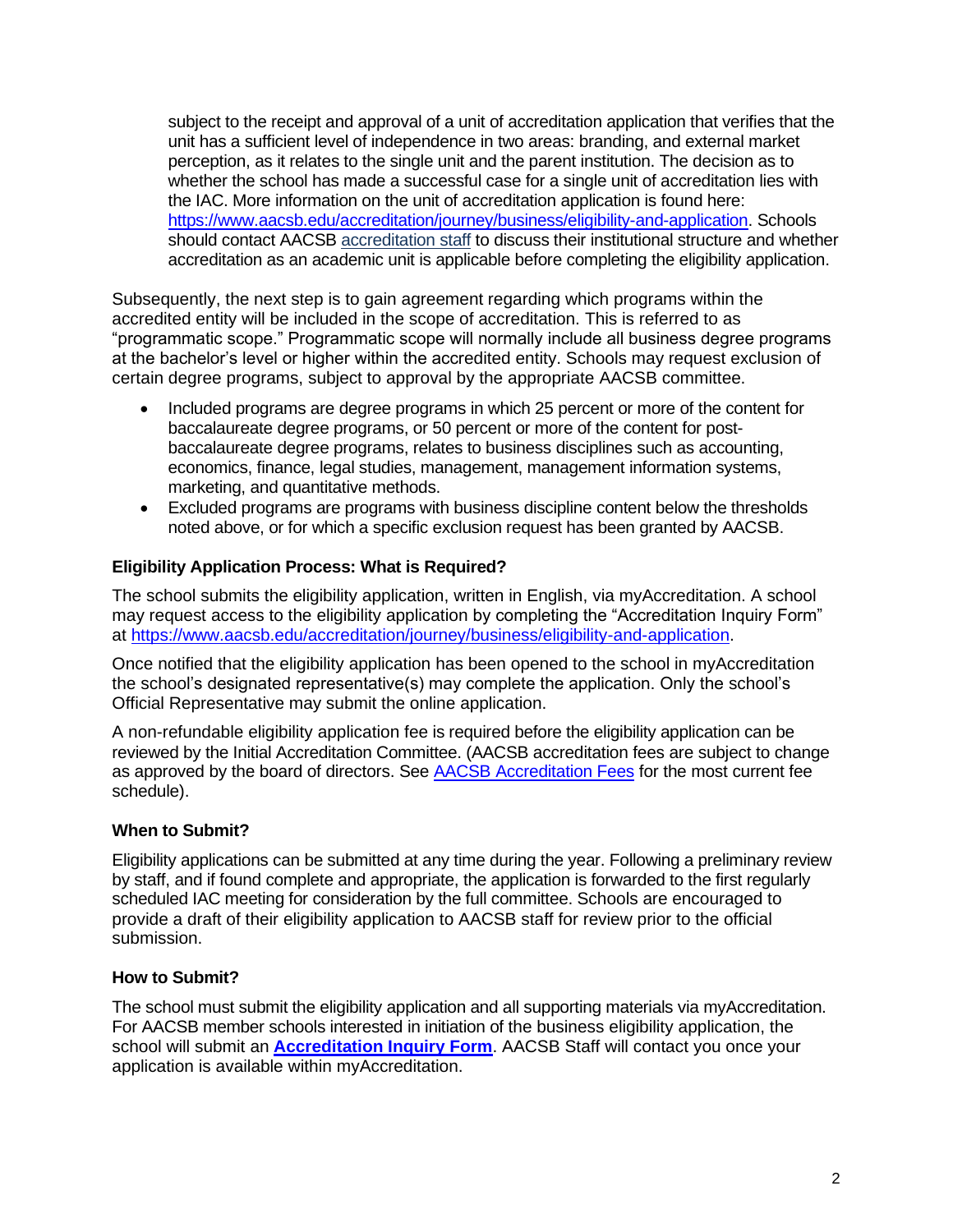# **III. ASSIGNMENT OF THE MENTOR**

## **Assignment of the Mentor**

Upon acceptance of the eligibility application, the IAC appoints a mentor. The mentor is generally a dean/equivalent or associate dean/equivalent from a similar school and/or familiar with the type of school and/or education system in the country. These individuals may continue to be assigned as mentors for five years after leaving their position (i.e. retirement, change in role, etc.). It is a requirement that the proposed mentor is familiar with AACSB standards and processes. All new mentors are required to go through Mentor Training. The proposed mentor needs to be approved and accepted by the school. AACSB will continue to work with the school until a suitable mentor has been confirmed.

## **The Mentor's Term**

The mentor assists the school for up to two years to develop an initial Self-Evaluation Report (iSER), described further later in the handbook. Should the iSER not be completed two years after acceptance of the eligibility application, the school can submit a request for an extension of time to the IAC. This request needs to have the support of the mentor and will only be granted when the delay is caused by exceptional circumstances. Once the iSER is accepted by the IAC, the mentor continues to work with the school for up to three years as the school works towards full alignment with the standards.

## **Role of the Mentor**

The mentor serves as a key resource in advising the school on its self-assessment and alignment with the standards. The mentor may ask questions that will stimulate a school to define its processes, activities and outcomes, as well as present various options to help develop a better understanding of the standards and what they mean for an individual school. The mentor is a volunteer who receives no compensation from the school or from AACSB.

## **Mentor Responsibilities to the School**

- Provides clarification of the philosophy and intent of the standards and their interpretations
- Is fully informed about AACSB accreditation standards, and the accreditation process
- Commits time and availability for on-site visits and regular communication
- Provides feedback relating to the self-assessment, the development of the iSER and progress towards alignment with the standards
- Is encouraging, but also honest and realistic
- Advises the school about possible culture change and the length of time required to accomplish the improvements envisioned by the school
- Assists the school to develop an understanding of the intent of the standards within the context of its mission
- Asks questions that stimulate the school to define its processes, activities and outcomes

## **Mentor Responsibilities to AACSB / Initial Accreditation Committee**

• Consults with the IAC/AACSB when issues or processes require clarification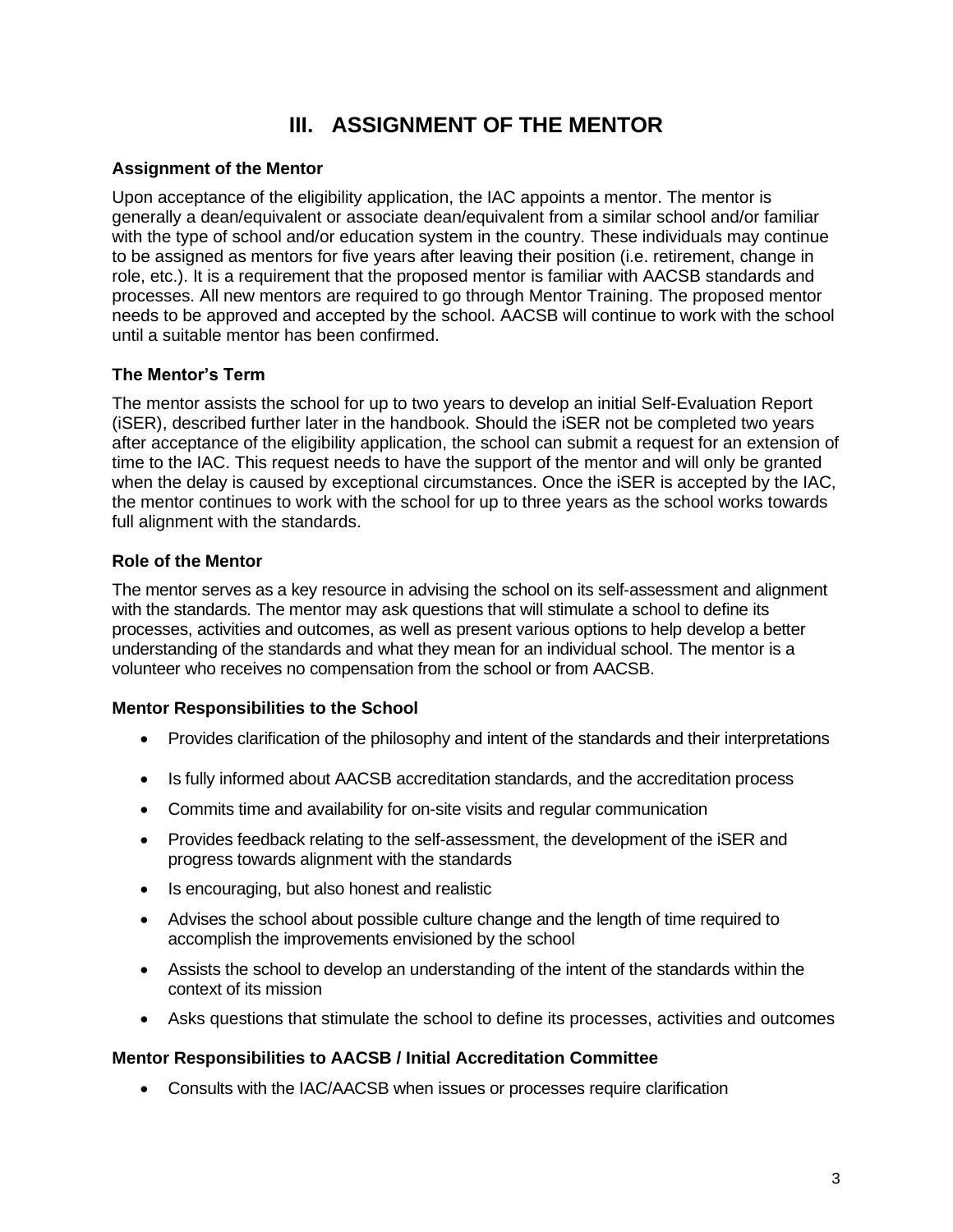- Identifies opportunities for continuous improvement in the overall initial accreditation process
- Provides the IAC reviewers with periodic reports on the progress of the development of the iSER
- Identifies and resolves all eligibility issues surrounding the scope of accreditation and guiding principles.
- Provides iSER feedback that discusses feasibility of actions to be implemented to align with the standards and the commitment of resources necessary to achieve the goals. If challenges arise that delay the school's progress in the initial accreditation process, the mentor informs the committee (or AACSB Accreditation Staff Liaison) in a timely manner
- Provides a recommendation on accepting the iSER in the form of mentor comments, which are submitted in myAccreditation.

## **School Responsibilities to the Mentor and AACSB/Initial Accreditation Committee**

- Is sincere about the institutional commitment of resources, time, money, energy, and change required for initial accreditation
- Reviews the accreditation standards and identifies areas of strengths and weaknesses prior to the mentor's campus visit
- Identifies items in the standards that require clarification
- Provides accurate data and information about the school, its aspirations, commitment, systems, and processes; exhibits complete honesty and openness; is transparent about standards alignment and is open to new ways of doing things
- Regards the mentor as a source of advice; take responsibility for conducting the selfassessment and preparing the iSER
- Works with the mentor to prepare a campus visit agenda
- Takes consultation seriously and is considerate of the mentor's time
- Provides feedback on the quality of the mentoring and mentoring process
- Makes timely payment of appropriate expenses (including airfare, hotel accommodations, meals, transportation, etc.) for the mentor's campus visit
- Provides the mentor with periodic reports on progress toward developing the iSER
- Submits the iSER to the IAC within two years after approval of the eligibility application

# **IV. THE MENTOR VISIT**

After the mentor has been confirmed, it is the school's responsibility to contact the mentor to schedule the first on-site visit. Materials that can be shared with the mentor at that time are course catalog(s), websites, curricula, budget, faculty vitae, and other reasonable requests by the mentor. The school should also provide materials that are related to the concerns and recommendations specified in the IAC decision letter.

Although the visit should be scheduled early on in the accreditation process, it is advisable to schedule the visit after the school has conducted a preliminary self-assessment (i.e. gap analysis).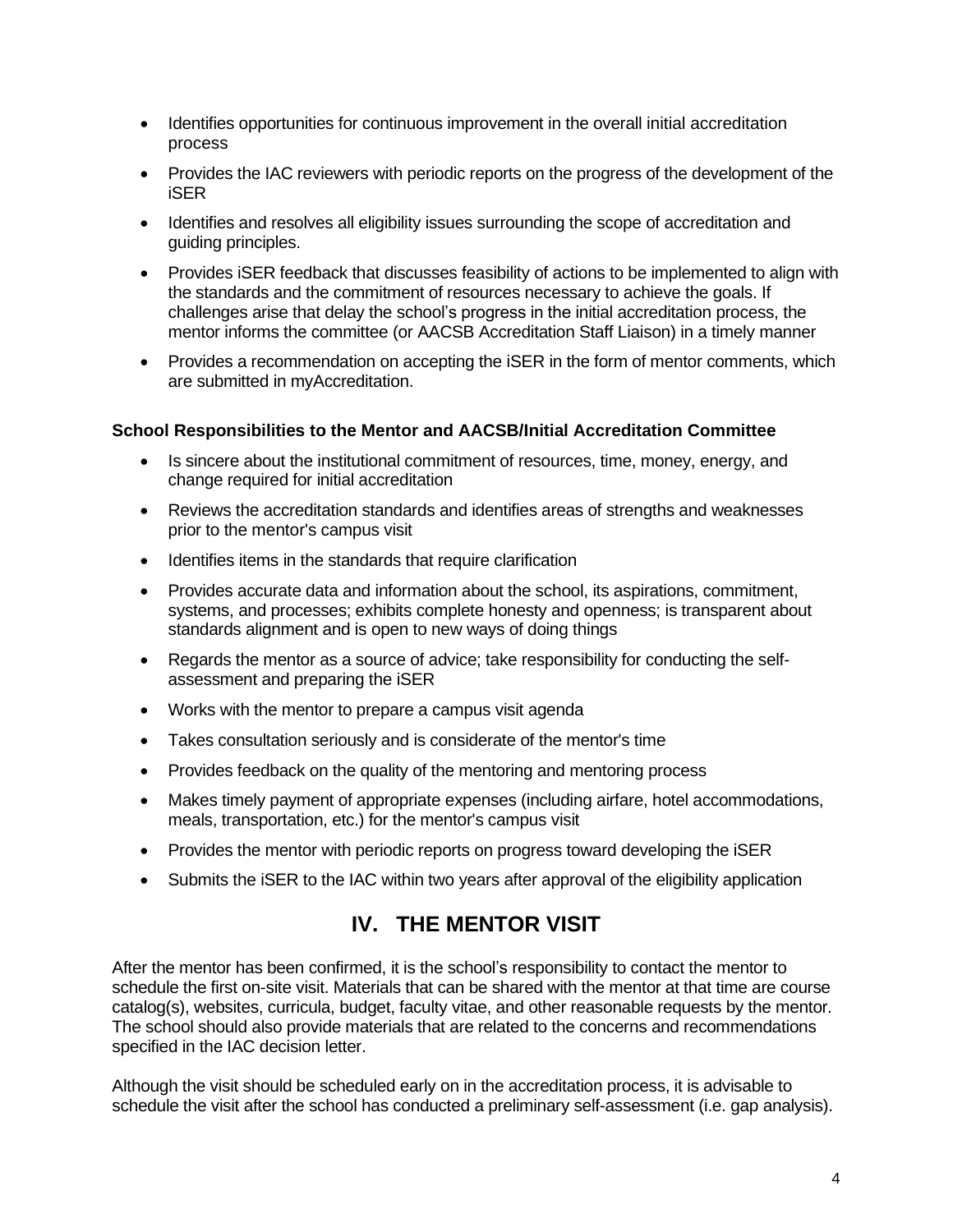## **Purpose of the Mentor Visit**

Once appointed, the mentor will conduct an initial on-site visit to:

- Gain familiarity with the school
- Identify and resolve eligibility issues (i.e., scope of accreditation, guiding principles and expectations on financial, faculty resources and intellectual contributions)
- Provide clarification regarding the philosophy and intent of the standards
- Ensure consistent application of standards among faculty, staff and administration
- Analyze the school's achievement relative to the standards
- Identify issues that may help or hinder potential accreditation
- Confirm the existence of processes and controls that ensure continuous improvement and accomplishment of the mission
- Assist the school in responding to issues raised in the IAC decision letter
- Review measurable outcomes of achievement of mission
- Begin formulating recommendations for quality enhancement and continuous improvement
- Provide insight to the IAC concerning the school's timetable for development of the iSER

#### **Preparation for the Mentor Visit**

The school should:

- Initiate contact with the mentor
- Plan an agenda for the mentor to review (see sample mentor visit schedule [here\)](https://www.aacsb.edu/accreditation/volunteers/mentors)
- Provide the mentor with information about the campus and school. Suggested information:
	- Electronic links to program information Reports (including annual reports)
		-
	- Brochures Program exclusion data (if appropriate)
	- Planning documents Drafts of materials for iSER, if available
	- Budget documents  **Faculty vitae**
	- Website addresses Vebsite addresses
	- Institutional and departmental organizational charts

## **During the Visit**

The school should:

- Provide an opportunity for the mentor to become familiar with the school's facilities
- Provide opportunities for the mentor to talk with stakeholder groups (faculty, students, professional staff, central administration, employers, alumni) about mission and objectives, processes, and resources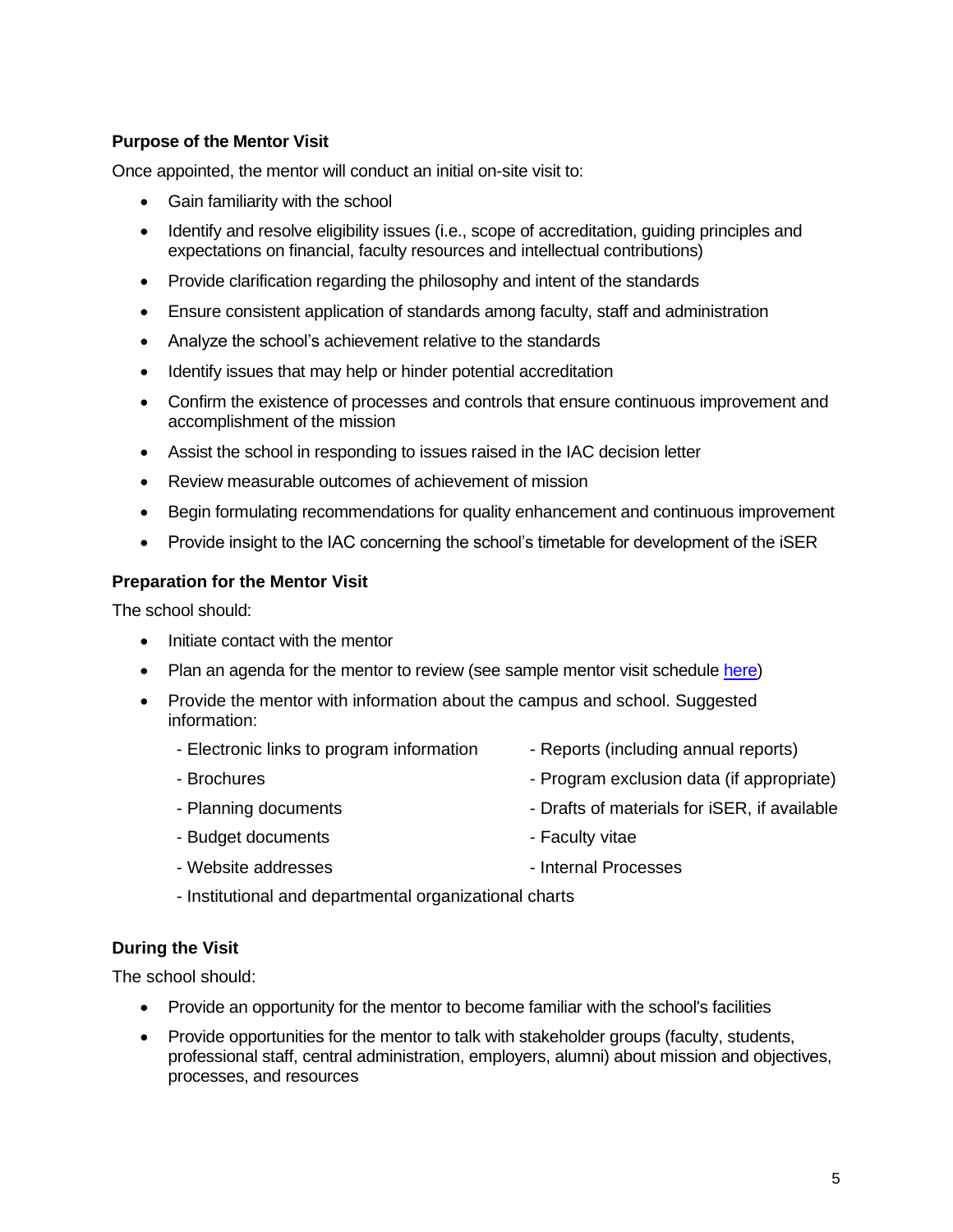• Allow for open discussion of strengths and areas for improvement, the role of faculty in the accreditation process, and preparation for the iSER

# **Following the Visit**

The school should:

- Continue to develop a draft iSER in myAccreditation
- Forward appropriate additional information to the mentor
- Process mentor's visit expenses in a timely manner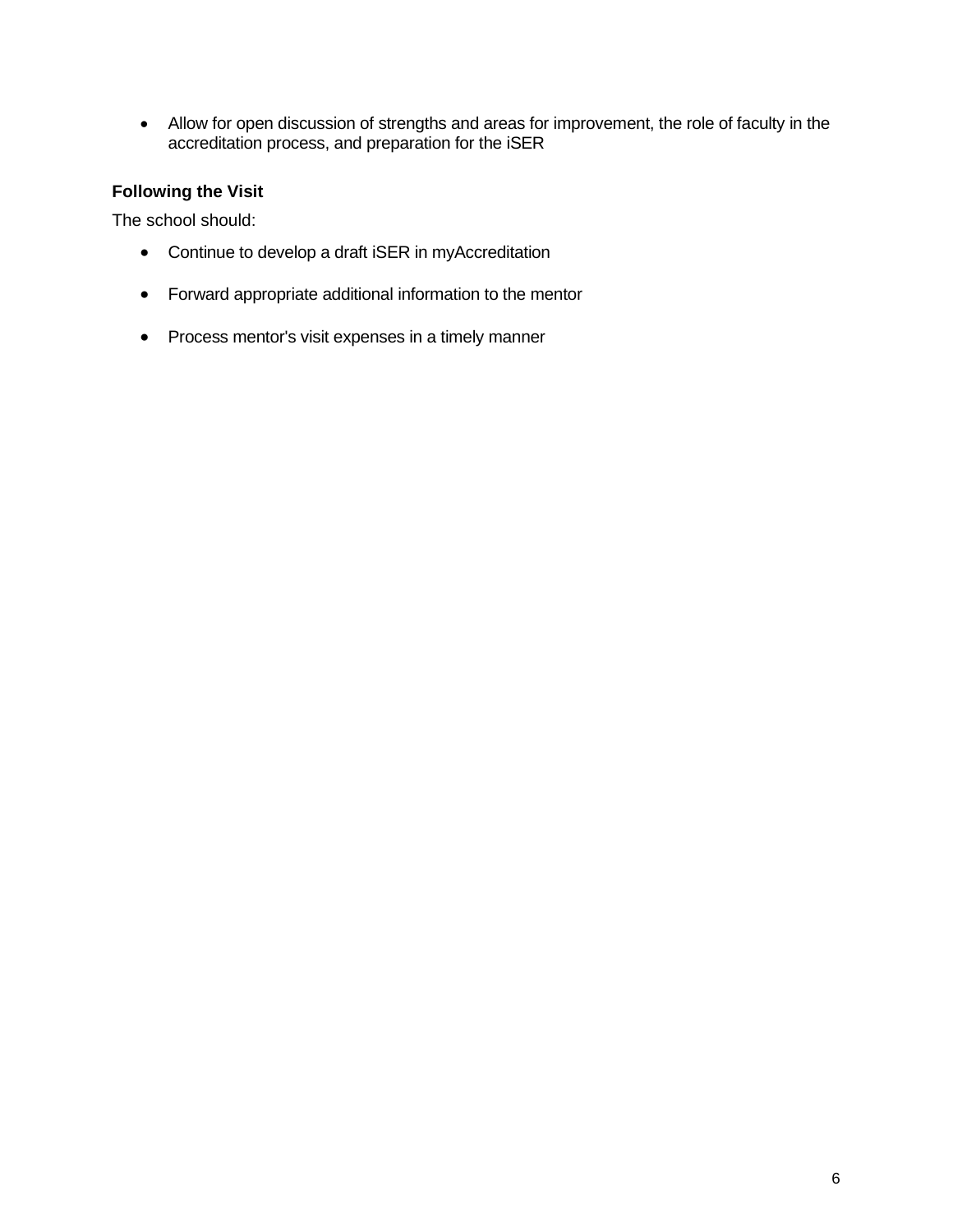# **V. MISSION CONSENSUS AND STRATEGIC PLANNING**

# **Relationship to the iSER**

Developing an iSER begins with the preparation of a clear statement of the school's mission, vision, and objectives. The mission should identify attributes, focus areas, and priorities that indicate how the school positions itself among the community of business schools. Additionally, the mission statement or supporting set of statements normally include the types of degrees offered, characteristics of students served, and the school's focus with respect to the production of intellectual contributions. The mission should inform the strategic plan and should be reviewed and updated periodically in alignment with the school's normal planning cycle. The mission statement is articulated as part of the strategic plan.

A strategic planning process for review and revision of mission and goals should be in place. This process should include inputs from relevant stakeholders and adequate resources should be budgeted for its attainment.

## **How should the school go about preparing the initial statement of mission, vision, and objectives?**

Most schools will have existing documents (catalog copy, internal documents, etc.) that already identify aspects of its mission. Statements need to be reviewed to assure they are presented in a fashion that facilitates self-evaluation and peer review.

Determining the mission and strategic management objectives should be a dynamic process that periodically, if not constantly, is subject to review and leads to consensus among stakeholders.

# **VI. SELF-ASSESSMENT**

## **The Self-Assessment Process**

The preliminary self-assessment process is the most critical step in assessing the school's readiness to pursue AACSB accreditation. It is a gap analysis of the strengths and weaknesses of the school relative to each of the accreditation standards and relative to the school's unique mission and strategic management objectives. As a result, this systematic gap analysis of the school's mission, strategic management objectives, faculty, students, curriculum, instructional resources, operations, intellectual contributions, and processes provides the basis upon which a realistic and comprehensive iSER can be written.

## **Conducting the Self-Assessment and Involving Appropriate Stakeholders**

The self-assessment process involves all stakeholders of the school including faculty, administration, students, alumni, and business constituencies. There is no prescribed single approach to conducting the self-assessment. A school must develop a plan that meets its specific needs and guides it through a rigorous self-assessment process.

The plan for conducting the self-assessment should be developed early in the initial accreditation process. The plan of study should be established noting key questions to be answered, key participants, responsible parties, time frames, and appropriate study methods. Data collection should be conducted to support the objectives of the self-assessment and to assist in answering the self-assessment questions.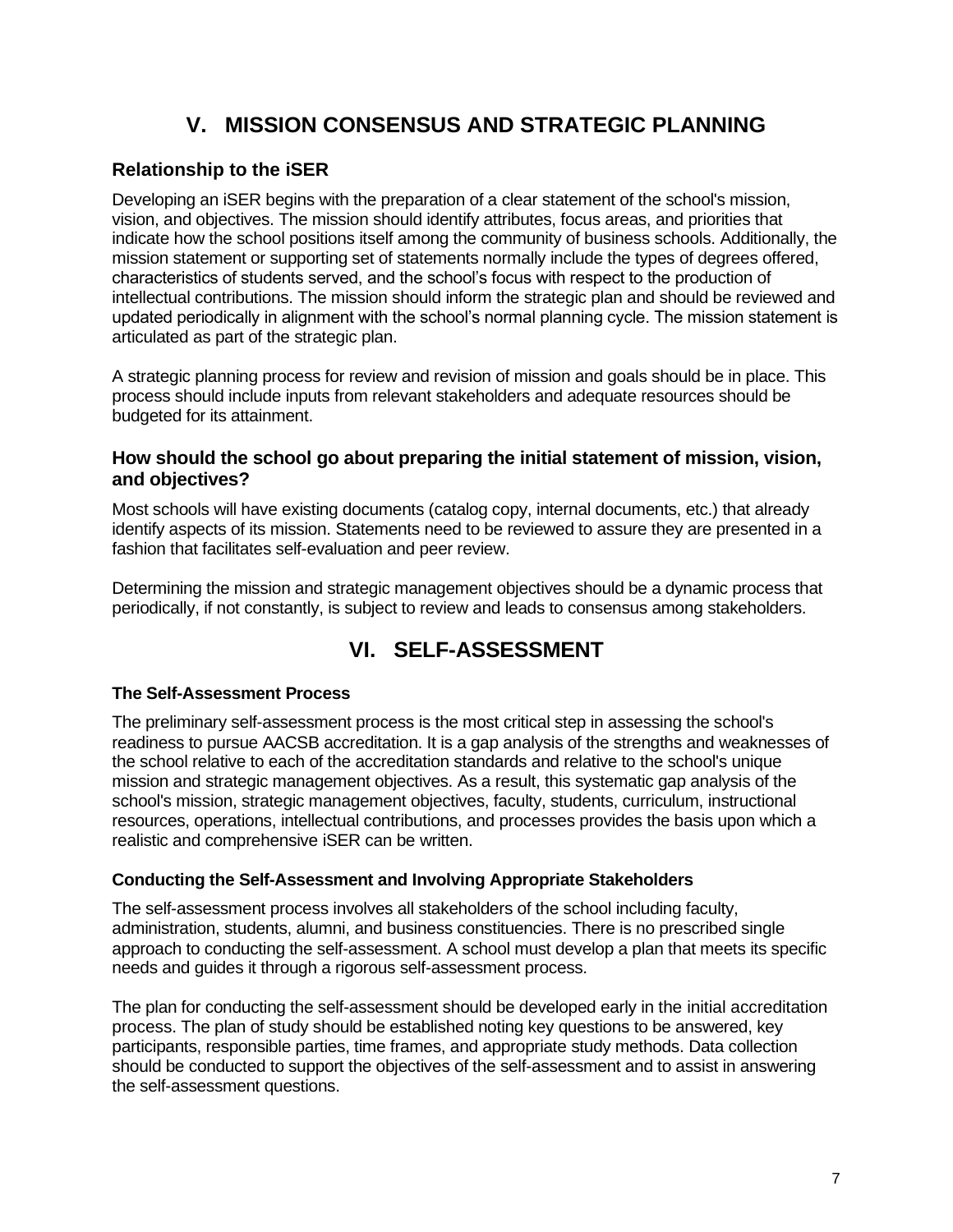#### **Sources of Information to Guide the Self-Assessment**

Once the self-assessment plan has been developed, all data should be collected, organized, and analyzed. Possible sources of information that can be used to evaluate the school's programs and processes include:

- Other accreditation body reports
- Internal reports (e.g., program evaluations, outcomes reports, assessment results, exit surveys)
- External reports
- Surveys
- Interviews
- Focus group results
- Other school or university reports

#### **Characteristics of an Effective Self-Assessment and Gap Analysis**

#### *Systematic*

The self-assessment should be systematic and well planned to ensure that it is thorough and comprehensive. The school should avoid the temptation to use whatever data is already available and force answers to a set of pre-determined questions. Clearly identify the areas to be addressed, the questions to be answered, and the best ways to secure the most valid and reliable information.

#### *Objective*

Avoid overstating the results of the gap analysis or focusing only on the weaknesses or limitations that are identified. The weaknesses need to be remedied and the strengths need to be maintained or enhanced.

#### *Multiple sources of input*

The standards should provide guidance but should not be used as a laundry list against which to answer "Yes, we do" or "No, we don't". Use multiple sources of input. Consider which groups are in the best position to provide input on key issues.

#### *Multiple data sources*

Use multiple data sources. Using only reports or the results of one survey may not provide the scope and depth of input that is needed. Use the data collection methods best suited to the questions being asked. For example, the quality of student services, teaching, and interaction with the business community should all be addressed in different ways by different groups.

#### *Multiple reviewers to provide objectivity*

Use multiple reviewers to provide a "reality check". Once the self-assessment data is consolidated, the results should be reviewed by various groups to ensure accurate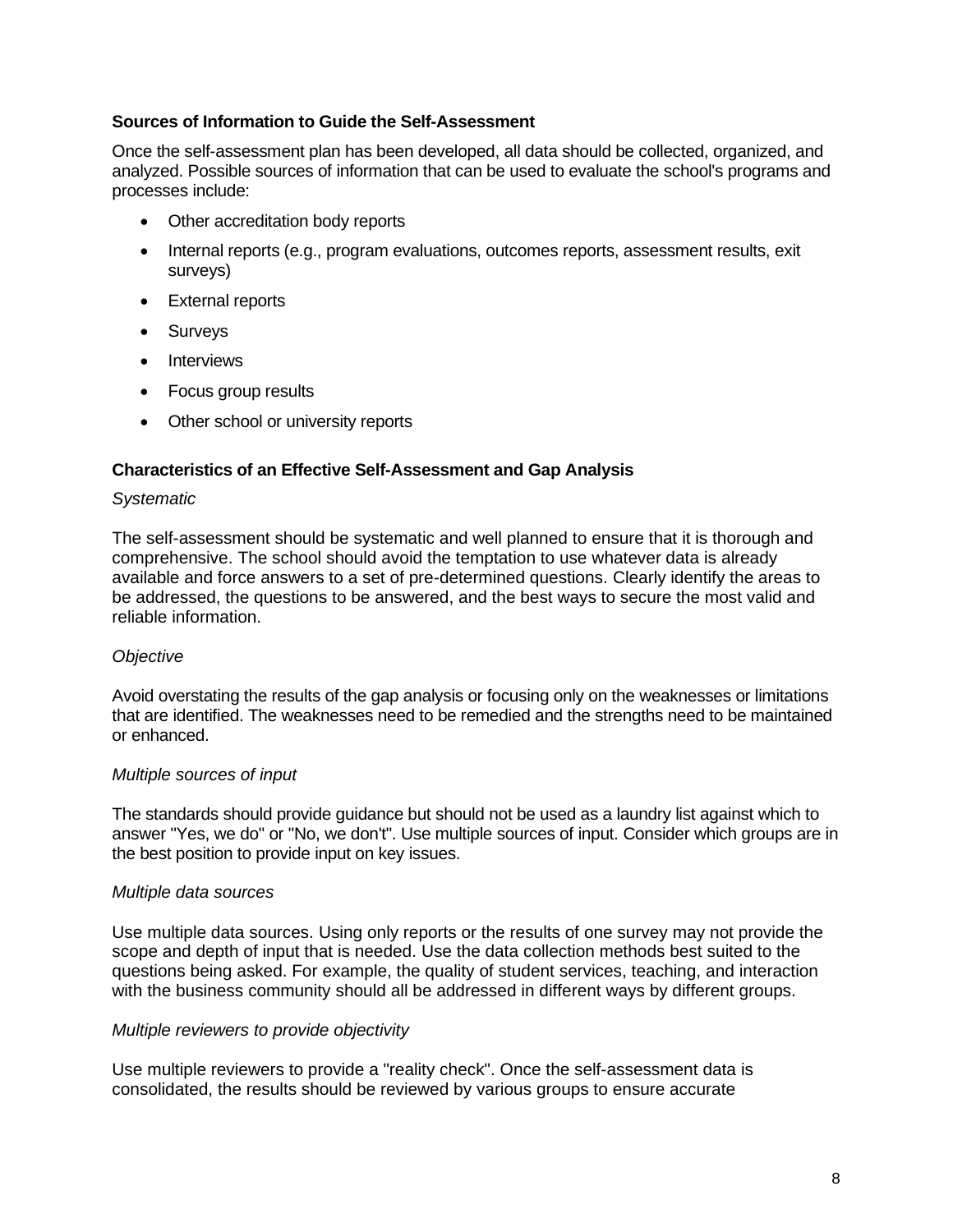interpretation. These groups might include the faculty, a planning committee, a student advisory committee, or members of a business advisory council.

*Realistic representation of strengths, weaknesses, opportunities, and threats*

- Conduct a realistic assessment of strengths, areas for improvement, opportunities, and threats.
- Continue to realistically assess these within the context of the AACSB standards (i.e. what gaps need to be closed to meet AACSB standards as well as what AACSB standards expectations are currently met and how).
- Determine the changes, additions, or modifications that may need to be made in programs and processes.

## **Communicating the Outcomes of the Self-Assessment Process**

During the self-assessment, communication should be ongoing with all stakeholders and participants. These include the faculty, staff, students, alumni, and business constituencies. All parties need to understand the initial accreditation process and the responsibilities of the school.

The results of the gap analysis should be shared with the mentor and should become the basis for the iSER.

# **VII. INITIAL SELF-EVALUATION REPORT (iSER)**

## **Philosophy and Expectations**

The best iSER is accompanied by a strategic plan that is also attentive to satisfaction of accreditation standards. The process of creating the iSER should naturally flow from, and be part of, the ongoing strategic planning process.

A long-standing problem with many iSERs is that they focus solely on closing gaps between current conditions and the conditions necessary to align with the accreditation standards. An internally generated iSER that is built on the school's particular circumstances is most likely to yield sustained continuous improvement. The goal of the accreditation process is for the school to develop a focused mission that articulates the school's distinctive attributes, a strategic plan for implementing its mission, and an action plan to close existing gaps between conditions at the institution and the accreditation standards.

## **Objectives and Content**

The iSER is an action plan showing how the school will address its areas for improvement during the period of initial accreditation and how the school will maintain continuous improvements. The iSER outlines what gaps need to be closed to align with AACSB standards and how current activities meet the expectations of the standards, which ones, and how. The school will continually update the iSER during the initial accreditation process until alignment can be demonstrated. The iSER is an evolving document and ultimately transforms into the final SER used as the basis for the on-site peer review team visit.

The iSER should:

• Lead to a performance level that satisfies AACSB accreditation standards.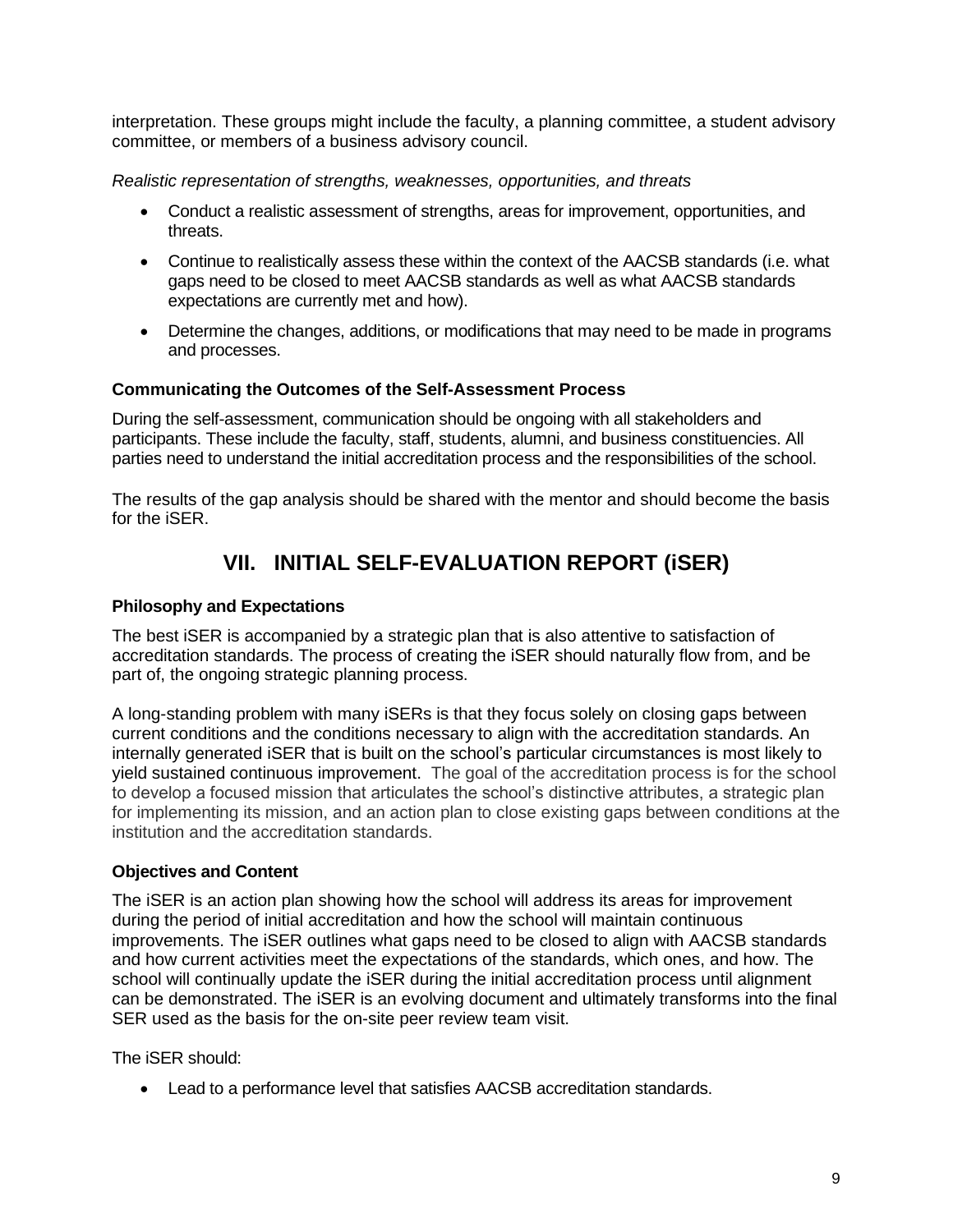- Demonstrate that the resources necessary to satisfy the standards will be available.
- Show how these resources will be managed in order to align with standards.

The iSER should reflect two levels of analysis. The first level should identify areas of strength and areas for improvement in each standard.

The second level should formulate an action plan for addressing weaknesses during the period of initial accreditation and for maintaining continuous improvement of strengths. The action plan must identify specific improvement activities and establish a timetable for the completion of each of these activities. The iSER should also address the resources, the individual(s) responsible for each activity, and an anticipated completion date.

The iSER, submitted via myAccreditation, contains three separate and distinct sections:

- *1. Background information on the institution and the school:*
	- Location of the school, including all non-main campus programs offered by the school
	- University or larger entity's mission statement (if applicable)
	- School's mission statement
	- Structure of the school
	- Confirmation of scope
- *2. A standard by standard self-assessment of the strengths and areas for improvement of the school:*

The iSER will include an analysis of the strengths and weaknesses of the school in relation to each of the standards. This section contains a self-assessment response to each standard. This self-assessment is translated into detailed actions necessary to satisfy the standard and to ensure continuous improvement. The person(s) and/or group(s) who will be responsible for implementing the actions, the measures for assessing the implementation, the timetable for the completion, and the required resources are presented in a summary table. This assessment will also identify which expectations of AACSB standards are currently satisfied and which expectations of the standards remain to be met.

*3. Executive Summary:*

A three to five-page Executive Summary, which should include:

- 1. A one paragraph to one-page statement and written description of the school's mission and objectives.
- 2. Written descriptions of the processes that support achievement, the outcomes and measurements associated with those processes, and how the processes and objectives may have changed as a result of the school's efforts.
- 3. Describe the most significant strategies and outcomes related to Engagement, Innovation, and Impact. Examples should include the outcomes linked to the mission and strategic plan.
- 4. A written summary of self-assessed strengths and weaknesses as they relate to AACSB standards and the achievement of specific objectives.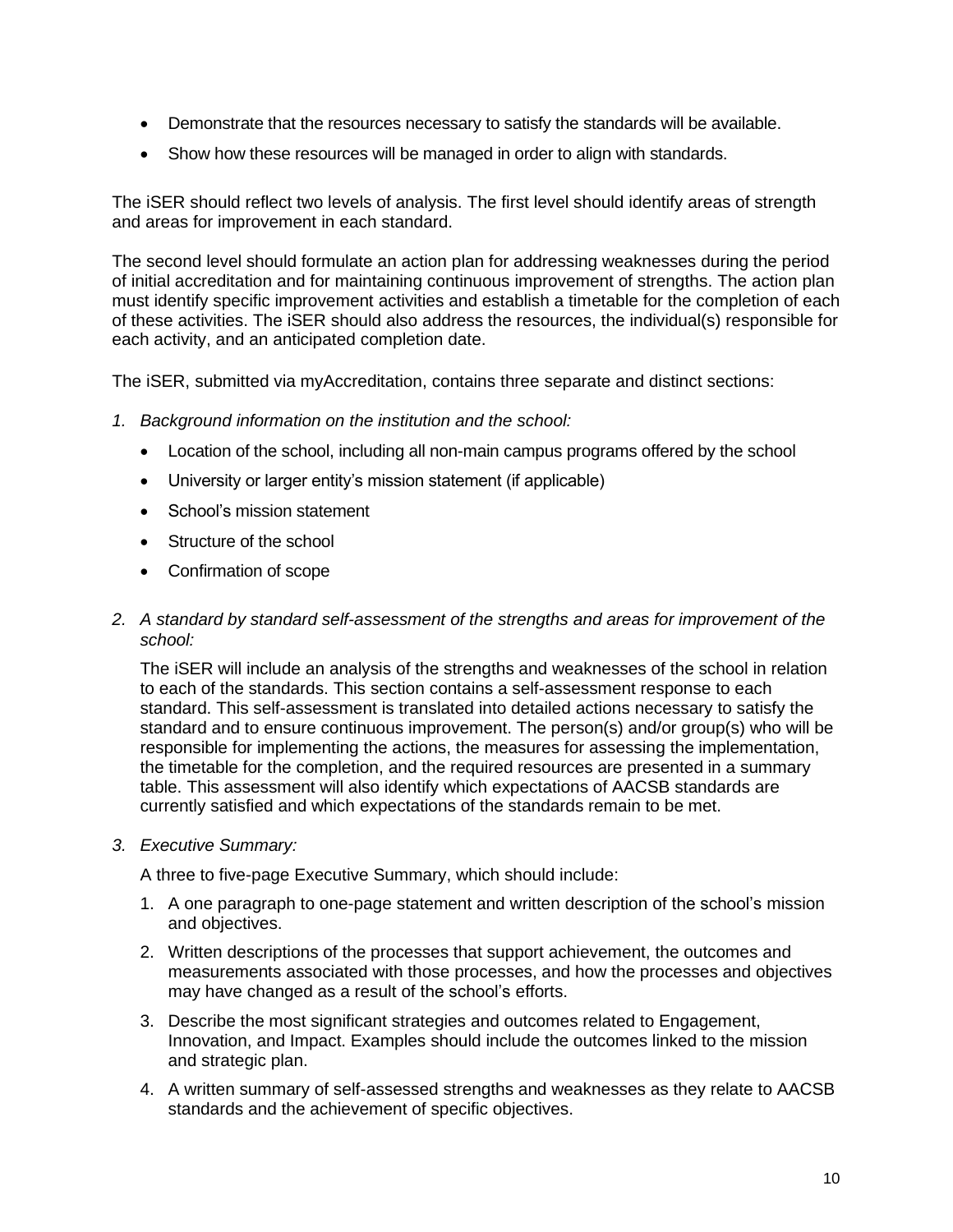- 5. How the strategic plan relates to your mission development activities; and,
- 6. A written section listing up to five effective practices, which are unique or inherent to the school.

## **Profile Sheet**

In addition to the iSER, the school will prepare and submit a profile sheet. The IAC uses the profile sheet as a brief overview and reference document in their review. The template for the Profile Sheet is located on our [website.](https://www.aacsb.edu/accreditation/resources/journey/business/initial)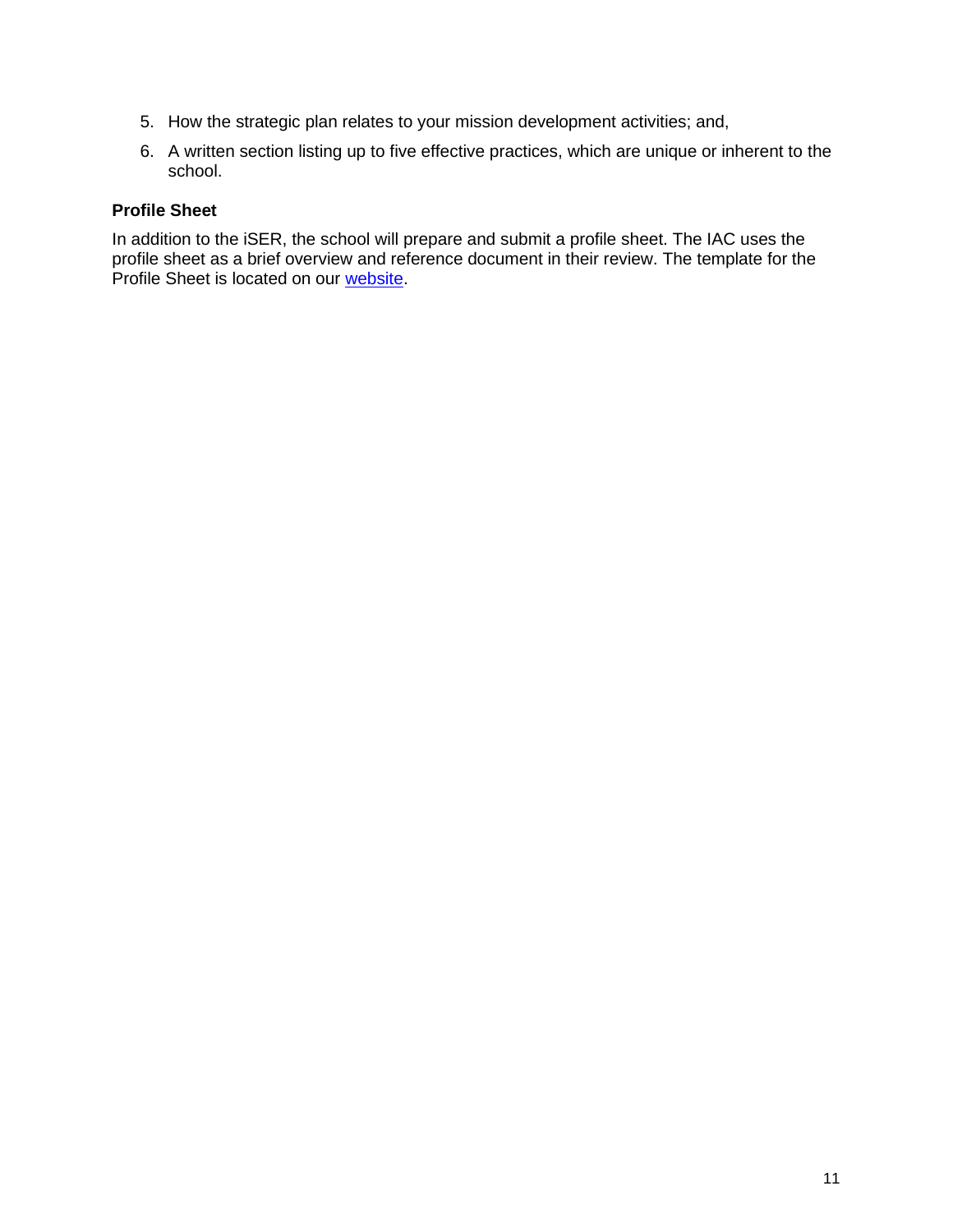# **Relationship to the Strategic Plan**

The iSER naturally represents a facet of the school's overall strategic planning processes. The school's strategic plan should be uploaded as a separate document

## **Submission of the initial Self Evaluation Report (iSER)**

iSERs may be submitted to the IAC for review four times during the year. Your school's iSER deadline will be displayed on your school's myAccreditation dashboard. Your iSER will be submitted electronically via myAccreditation. A complete draft of the iSER should be shared with your mentor for a review and feedback, prior to submission to the IAC. Provide the mentor with sufficient time to review the report and for the school to take into account the mentor's feedback in the final iSER. The school is expected to consult with the mentor early on regarding how much time he/she needs to review the complete draft before the school submits the report. After the iSER has been submitted via myAccreditation, AACSB staff will notify the mentor that it has been submitted. The mentor will then submit a mentor's report which will include a recommendation to the IAC. Involvement of the mentor as drafts of the iSER are developed facilitates this evaluation and, more importantly, provides the school with an ongoing benefit from review and comment. Once completed, the iSER and mentor recommendation will be presented to the IAC for review.

## **The iSER includes the following components:**

- A. Executive Summary
- B. Profile Sheet
- C. Faculty Qualifications/Sufficiency criteria
- D. Standards and Tables 2-1, 3-1, 3-2, 5-1 and 8-1
- E. School's current strategic plan
- F. Addendum items

NOTE: There is a 100-page limit for Sections A, B, C and D documentation, excluding the tables.

# **VIII. REVIEW OF THE INITIAL SELF-EVALUATION REPORT**

## **Role of the Mentor**

The mentor thoroughly reviews the school's iSER and submits a recommendation, via myAccreditation, to the IAC. The mentor's recommendation should address:

- commitment to achieving AACSB accreditation; evidence of stakeholder (e.g., students, faculty, staff, community, university administrators) commitment to the initial accreditation process
- the school's understanding of both the initial accreditation process and AACSB standards for accreditation
- mission consensus demonstrated through stakeholder involvement (e.g., students, faculty, staff, community, university administrators)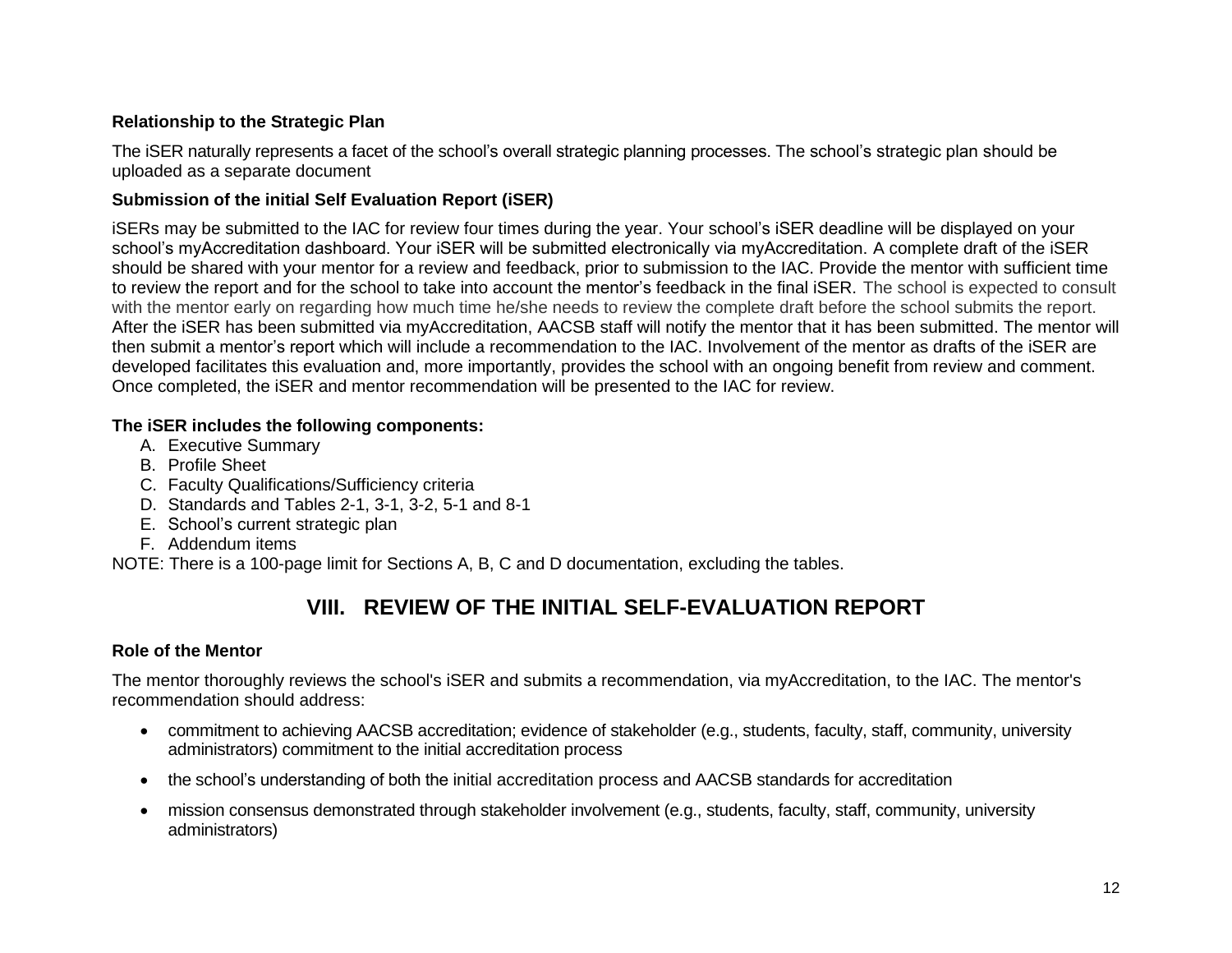- whether the mission is realistic, visionary, and detailed enough to serve as a guide for selection of alternatives and opportunities
- the likelihood that the school will meet AACSB standards and attain accreditation; the mentor may recommend that the school should withdraw if the school has no reasonable chance to achieve accreditation
- internal and external assessment processes for achieving quality and continuous improvement
- evidence that the school's iSER accurately projects the current situation and future direction and activities to be taken by the school, that the action steps listed and the corresponding completion dates and assigned responsibilities for each step appear to be realistic, and that the plans enable the school to align with accreditation standards
- any unique strengths or weaknesses that need to be observed and tracked during the initial accreditation process and addressed in the progress reports.

The mentor's review of the iSER must include a recommendation, as well as the mentor's comments, which are submitted in myAccreditation.

# **Criteria for Evaluating the iSER**

- 1) To what extent will achievement of the actions outlined in the iSER result in attaining a level of quality appropriate for accreditation?
- 2) Does it include these important elements?
	- Clearly identified objectives and outcomes
	- A schedule for progress checkpoints and completion
	- Measurements of progress
	- Accountable individuals or functions
- 3) Is it?
	- Specific: does it focus on the issues, outcomes, and processes identified in the self-assessment?
	- Quantifiable: can progress and achievement be tracked and measured?
	- Realistic: are overall and specific outcomes and objectives consistent with the mission and level of resources? Is the targeted year for the initial accreditation visit realistic? The school should be aware that programs in business shall satisfy the standards during the final self-evaluation year.
	- Comprehensive: does it cover all standards? Is the emphasis on overall quality and continuous improvement?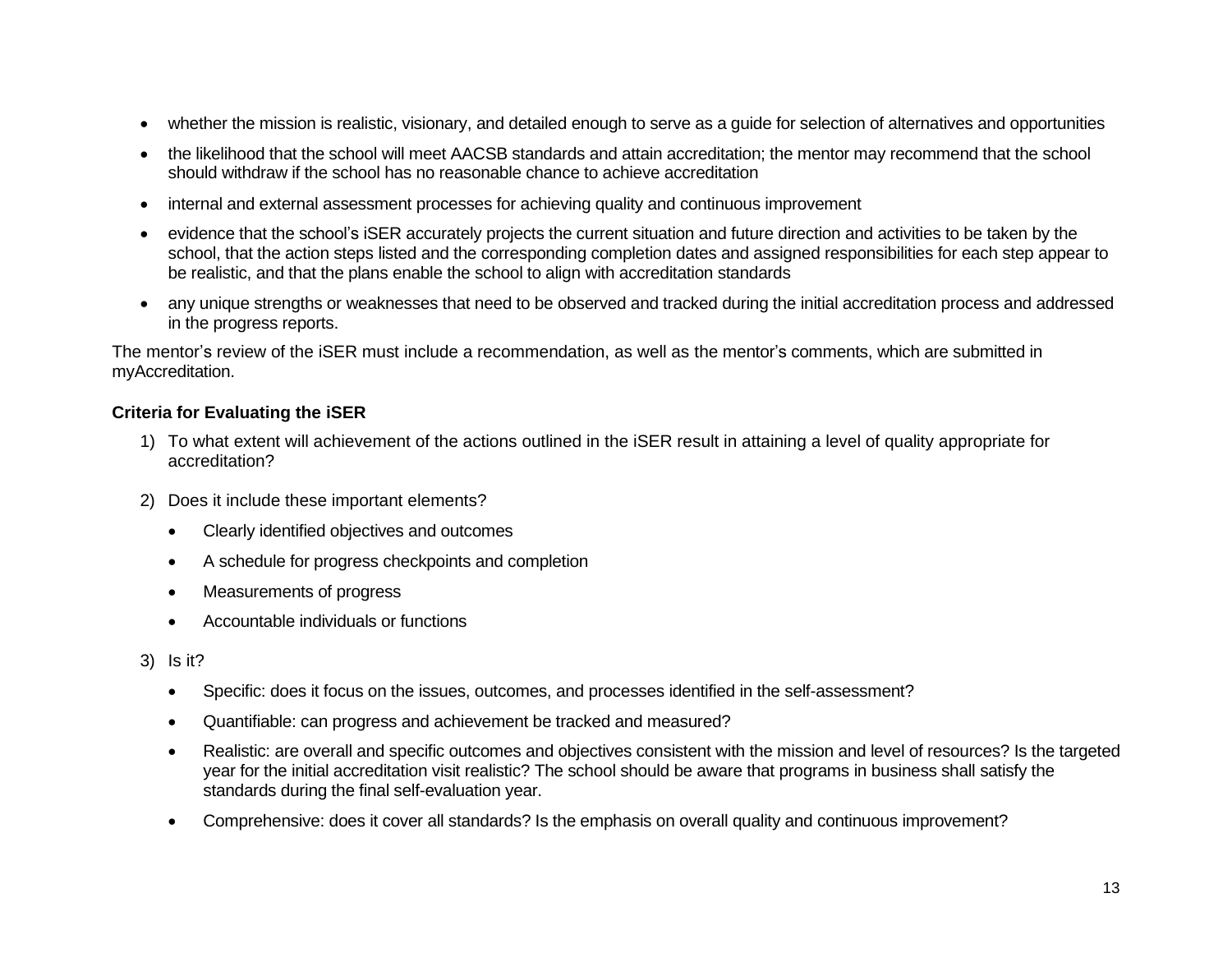4) Does it explain which AACSB standards expectations are currently met and how?

## **Initial Accreditation Committee Recommendations**

Each iSER will be presented and reviewed by the IAC. The IAC will take one of the following actions:

- Accept the iSER and invite the school to apply for the initial accreditation visit
- Accept the iSER, with comments outlining concerns of the committee to be addressed by the school in its annual progress report
- Request that the iSER be revised and resubmitted to address specific issues and concerns identified by the committee
- Reject the iSER

# **IX. ACCEPTANCE OF THE iSER**

When the iSER has been approved by the IAC, the school moves to the iSER implementation stage. The school is allowed up to five years to align with the standards, with the final two years of alignment corresponding to the development of the final Self-Evaluation report and the visit year. During this period, the school must submit progress reports (at least one per year) to the IAC. The IAC reviews the updates and provides its comments in the form of a decision letter to the school with a copy to the mentor.

# **Initial Self-Evaluation Report Implementation**

Central to the iSER implementation phase is the ongoing assistance available to the school. This ongoing assistance includes:

- Networking and professional development (AACSB conferences, seminars, etc.)
- Review of the school's progress reports
- Consultation involving a continuing relationship with the mentor for up to three years during implementation of the iSER
- AACSB Staff Liaison to provide assistance with questions

With ongoing assistance, the school implements the goals and actions outlined in its iSER and communicates with the IAC on progress through the submission of progress reports. The school is free to adjust its iSER as appropriate during this period; such adjustments must be described in the next update.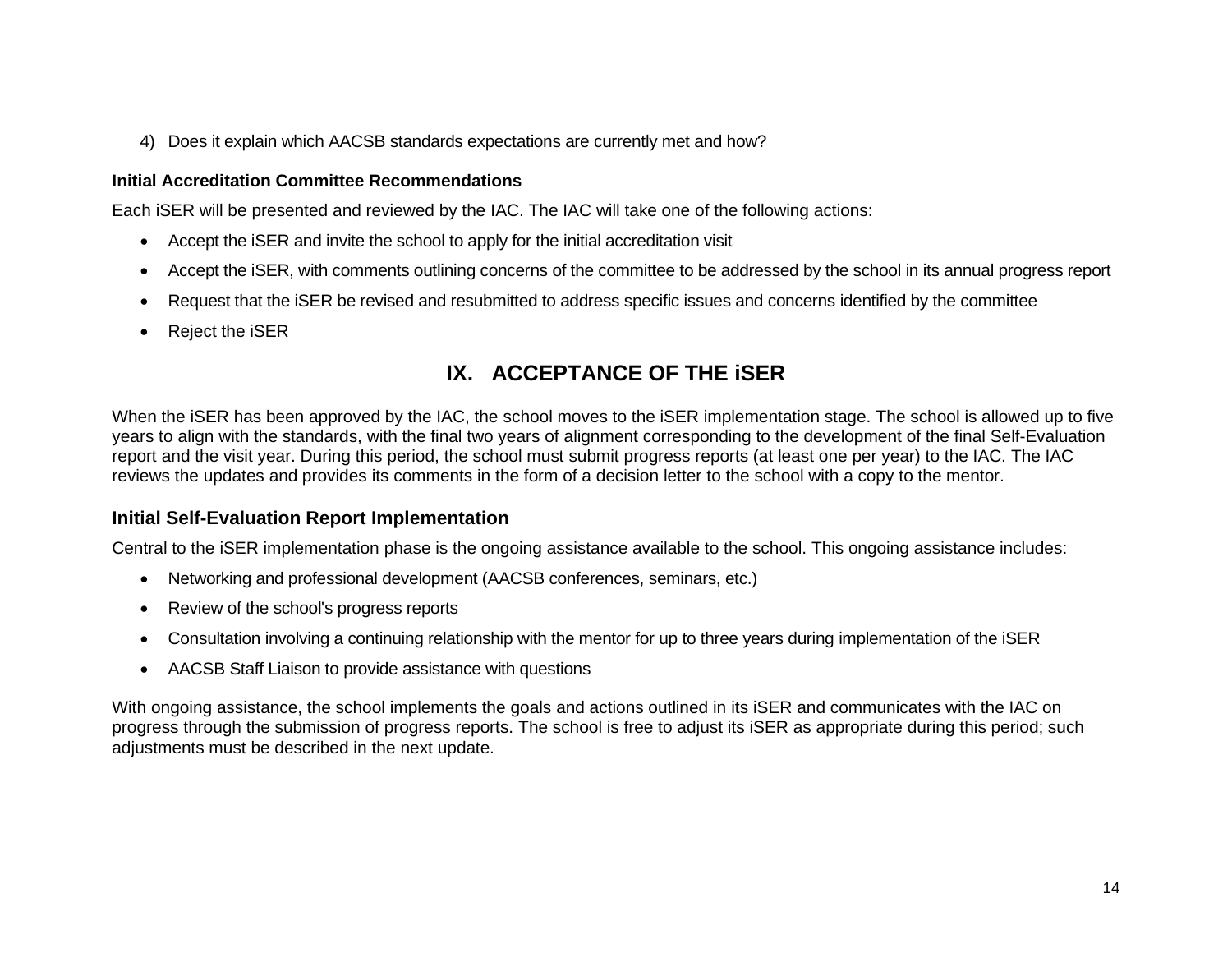#### **Role of the Mentor**

Once the iSER is accepted, the formal relationship between the mentor and the school continues for up to three additional years. The mentor will submit annually, or more frequently if necessary, feedback to the IAC on the progress the school is making towards alignment with the standards.

#### **How Do We Know We Are on Track?**

The progress report is the only formal contact with AACSB, aside from the mentor, Accreditation Staff Liaison and eventually the chair, while preparing for accreditation. Schools are encouraged to seek advice and evaluation of their progress from the mentor and the Accreditation Staff Liaison.

# **X. PROGRESS REPORTS**

Each year or sooner, the school will provide a report to the IAC on the progress it is making towards meeting the objectives documented in the iSER. This update will take place via myAccreditation. Action items that have fallen behind their scheduled completion dates should be discussed in the text of the progress report.

The IAC will review the progress report to determine if acceptable progress is apparent.

The progress report should:

- 1. Include completed Tables 2-1, 3-1, 3-2, 5-1 and 8-1.
- 2. Respond to concerns, issues, and/or recommendations requested by the IAC in its most recent decision letter, if any.
- 3. Explain how the applicant has met the objectives established for the past year. If the objectives have not been met, provide details and attach a copy of the action plan time frame originally submitted and any subsequent revised time frames. When outcomes or milestones are reported, evidence of appropriate stakeholder input should be provided. IAC review of progress reports will focus on the progress of process development, implementation, and outcomes.
- 4. Report any changes in the environment (internal or external) that affect the iSER (e.g., a new mission, new president, new dean, changes in enrollment, or deviations from the projected number of faculty as described in the iSER).
- 5. Explain how existing strengths have been maintained or improved.
- 6. Report any new areas of necessary improvement that have emerged.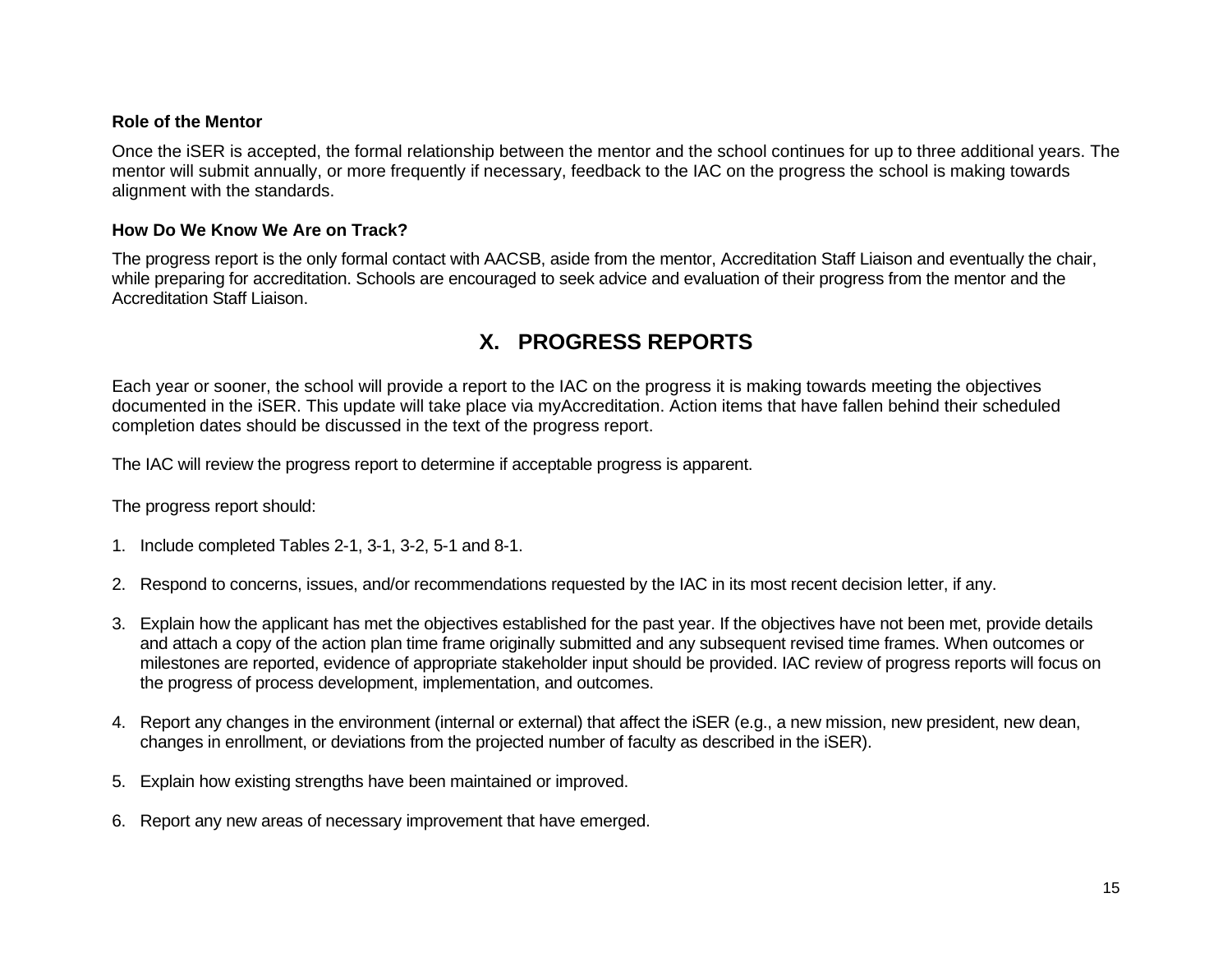- 7. Report any other adjustments to the original iSER (e.g., changes in the timeframe leading to the self-evaluation for accreditation).
- 8. Explain how the applicant will have the necessary continuing support and resources from the administration to meet the objectives outlined in the iSER.
- 9. Indicate approvals of the institution's chief executive officer (president), chief academic officer (vice president or provost), and business academic unit head indicating their certification and continuing commitment.
- 10. Along with the progress report, the IAC requests that the school prepare and submit a three to five-page Executive Summary. The Executive Summary should include:
	- A one paragraph to one-page statement and written description of your mission and objectives.
	- Written descriptions of the processes that support achievement, the outcomes and measurements associated with those processes, and how the processes and objectives may have changed as a result of your efforts.
	- A description of the most significant strategies and outcomes related to Engagement, Innovation, and Impact.
	- A written summary of self-assessed strengths and weaknesses as they relate to AACSB standards and the achievement of specific objectives.
	- How your strategic plan relates to your mission development activities; and,
	- A written section listing up to five effective practices, which are unique or inherent to the success of your operations.
- 11. In addition to the Progress Report, the IAC request that the school prepare and submit a Profile Sheet. The IAC uses the Profile Sheet as a brief overview and reference document in their review. The template for the Profile Sheet is available on our website [here.](https://www.aacsb.edu/accreditation/journey/business/initial)
- 12. Faculty Qualifications/Sufficiency criteria
- 13. Strategic Plan
- 14. Addendum items

NOTE: There is a 30-page limit for the progress report.

## **Committee Review of Progress Reports**

The school's progress report is submitted to the IAC via myAccreditation. Prior to the IAC meeting, the IAC reviewers develop perceptions and compare notes. If there are differences or if clarification is needed, the reviewers will contact the mentor for more information. At the IAC meeting, both reviewers will present their impressions. A discussion will focus on what the school has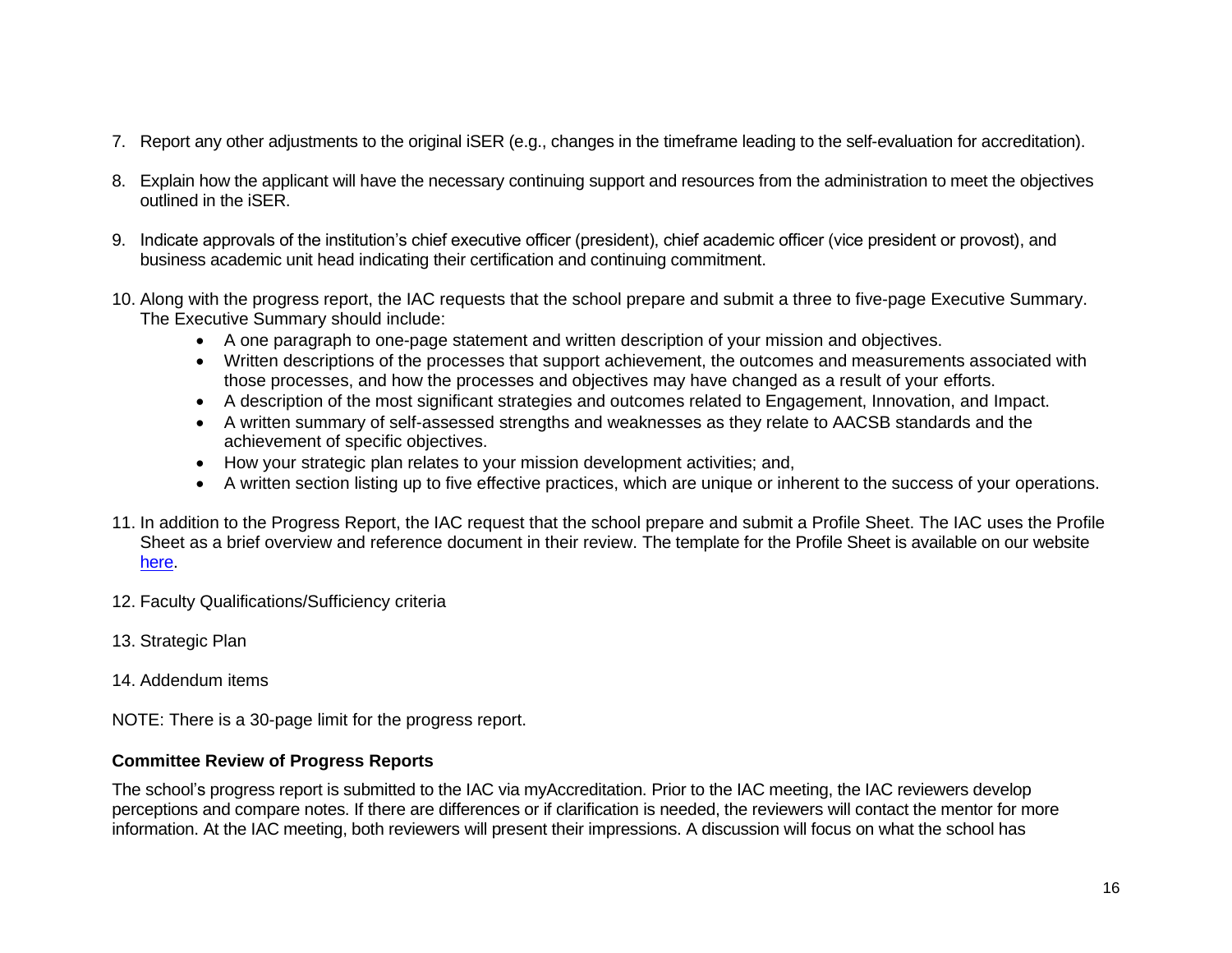accomplished, as well as areas of concern. The key focus is on whether the school is making *acceptable progress* toward the accomplishment of alignment with the standards and preparation for accreditation. If a school is not making acceptable progress, the IAC will recommend that it withdraw from the process. This review process is depicted below.

The IAC decision will be one of four options:

- 1. Acceptance of the progress report without issues or concerns.
- 2. Acceptance of the progress report with issues to be addressed in the next update.
- 3. Non-acceptance of the progress report due to inadequacy of information provided or a determination that evidence of acceptable progress toward accreditation is not apparent. In such cases, the IAC will outline its concerns and will request a supplemental update.
- 4. Rejection of the progress report with a recommendation that the school withdraw from the process.

## **Validation of Progress**

Progress reports provide feedback to the IAC on the school's progress. Schools should be clear and forthright so that the IAC can advise and assist. Representations of alignment with the accreditation standards by the school can be verified by the mentor with subsequent on-site visits during this phase. The mentor submits, via myAccreditation, his/her report/feedback to the IAC to be reviewed simultaneously with the school's update. This practice ensures a continuous dialogue and facilitates the flow of accurate information between the school and IAC.

The accreditation decision will be based upon a direct assessment of continuous improvement and overall high quality. Therefore, the school must be in a position to justify its representations at the time of its peer review team visit. Only by gaining confidence that the standards are being met, obtaining continuous mentor input on questions and concerns, and being as realistic as possible when preparing its update will the school be best prepared for the initial accreditation peer review visit.

# **XI. TRANSITION TO THE INITIAL ACCREDITATION STAGE**

When the action items described in the iSER are implemented and adequate progress has been demonstrated, the IAC will direct the school to complete the application for an initial accreditation visit. The letter of application, submitted via myAccreditation, will include the following:

- A confirmation of the programmatic scope
- The list of comparison groups, including comparable peers, competitors, and aspirant schools
- Nominations of peer review team members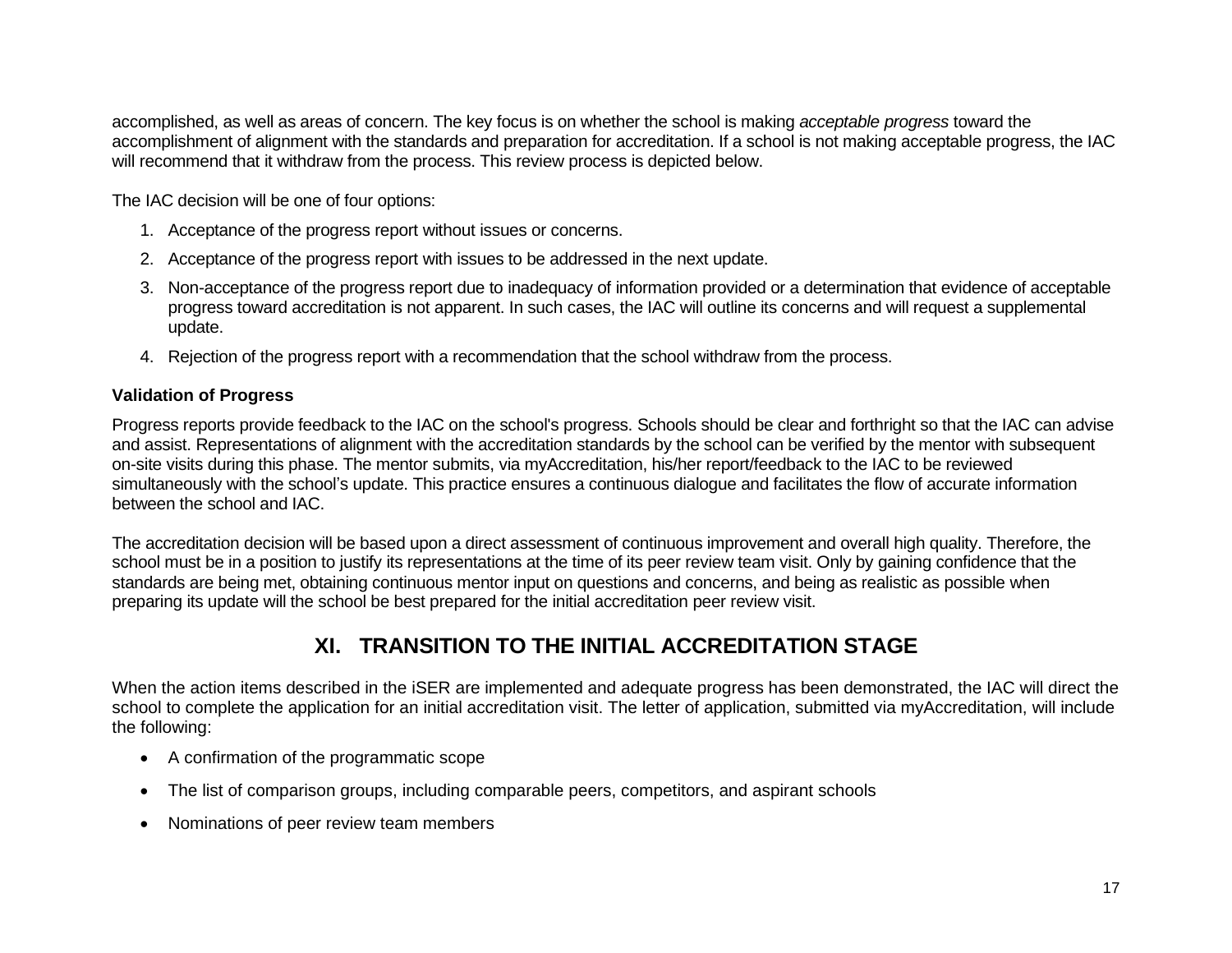- The preferred dates for the on-site review to take place. The school must be in session during an accreditation visit.
- The application for initial accreditation will need to be confirmed by the chief executive officer/president/chancellor, the chief academic officer, and the head of the business school.

Upon receipt of the application for initial accreditation, the school will be invoiced for the initial accreditation fee.

# **Handoff to the Peer Review Team**

Upon receipt of the letter of application for the initial accreditation visit and full payment of the initial accreditation fee, the IAC will appoint a peer review team chair. The team chair is generally a dean/equivalent from an accredited school with extensive experience serving on peer review teams, who is from a similar school and/or familiar with the type of school and/or education system in the country. The chair replaces the mentor to assist the school with the development of the final SER and the schedule for the initial accreditation visit. The transition from mentor to the chair should be facilitated by:

- The passing of relevant documents (iSER, strategic plan, progress reports, school and IAC correspondence, and other relevant materials) via myAccreditation.
- A conversation between the mentor and chair to discuss issues and concerns. The AACSB staff liaison will send the mentor's details to the chair.
- If possible, an introductory conversation between the mentor, chair, and host school dean/equivalent (may be at an AACSB function).

Following assignment of the chair, two additional team members will be selected based upon eligibility, experience, mission fit and availability. These individuals are also generally deans/ equivalent of accredited schools. Peer review team members may continue to be assigned to peer review teams for three years after leaving their position (i.e. retirement, change in role, etc.). Potential conflicts of interest are also considered. Suggestions for team members will be considered but are not guaranteed.

The IAC chair will approve the team member(s) who may or may not appear on the list of comparable schools submitted by the school.

# **Initial Accreditation Visit Overview**

The school should begin to work with the chair to finalize its SER. The school must submit the final SER to the PRT and the IAC for review at least 4-6 months prior to the on-site review visit. After the peer review team reviews the final SER, the team drafts a previsit analysis in myAccreditation, which outlines the issues and concerns identified by the team. The analysis includes a "visit" or "novisit" recommendation. The draft is forwarded to the IAC for review. In the interest of time this review can be facilitated off-line,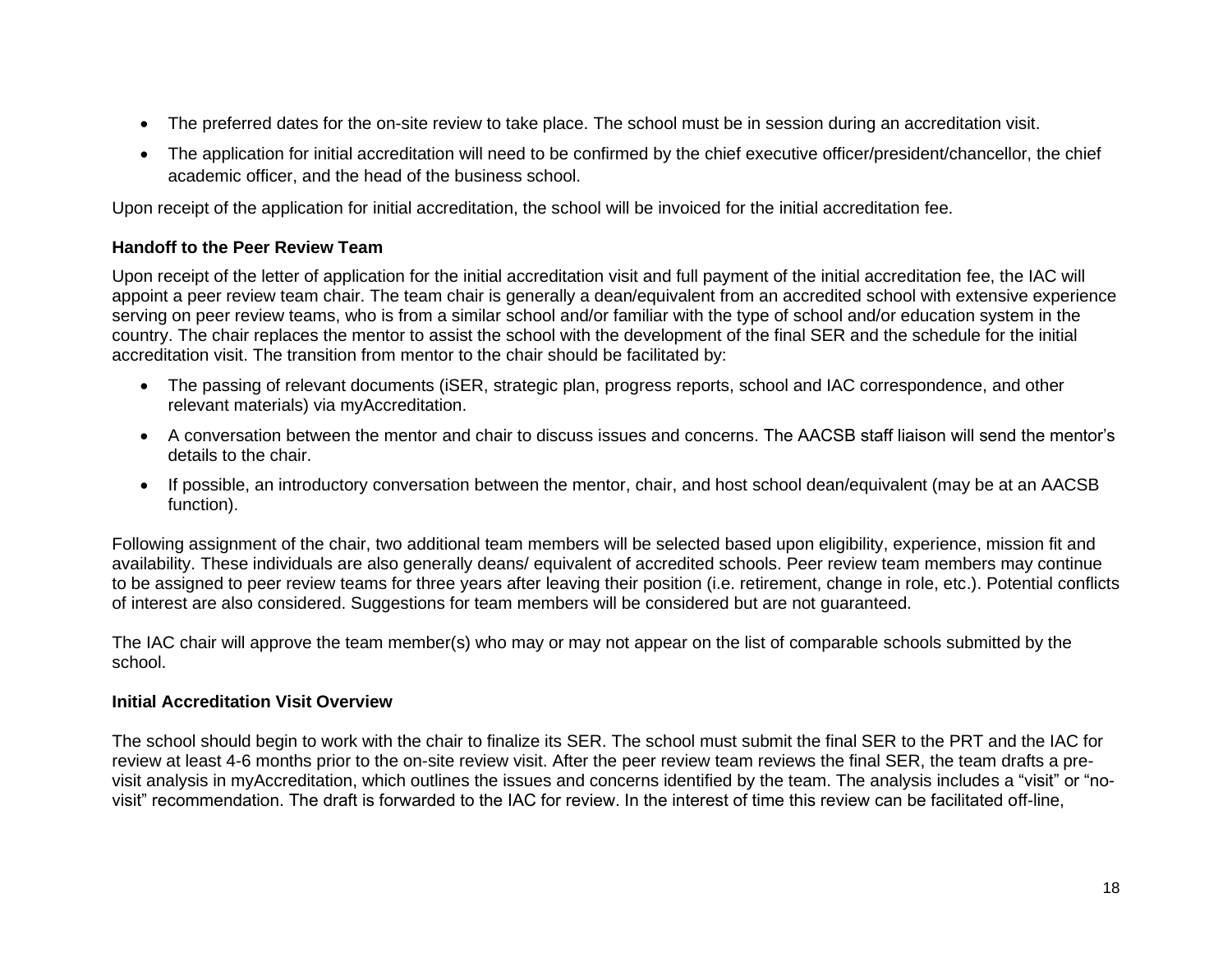outside IAC meeting dates. If the IAC approves the pre-visit analysis and agrees with the team's recommendation concerning the visit, the chair finalizes the pre-visit analysis and forwards it to the school at least 45 days prior to the visit. While the SER and other written materials provide the foundation for the visit, the PRT achieves greater understanding of the school through the on-site review. The pre-visit analysis will point out specific issues to be addressed either before or during the visit. In addition, the pre-visit analysis will also indicate areas of focus and requests for data and documents to be made available for the team during the visit.

Within 10 days following the on-site visit, the peer review team submits to the school and the IAC a team visit report with the team's accreditation recommendation, via myAccreditation. The school has the option of submitting a response to the PRT report. The IAC reviews the following:

- Team visit report.
- The team's accreditation recommendation.
- The school's response, if submitted.

The IAC can either concur with the team's accreditation recommendation or remand the recommendation to the PRT for additional information.

When concurrence is reached, the PRT and IAC recommendation for accreditation is forwarded for ratification to the AACSB board of directors. If the board concurs, the school is awarded accreditation and joins the AACSB Accreditation Council, with a continuous improvement review to occur in year five.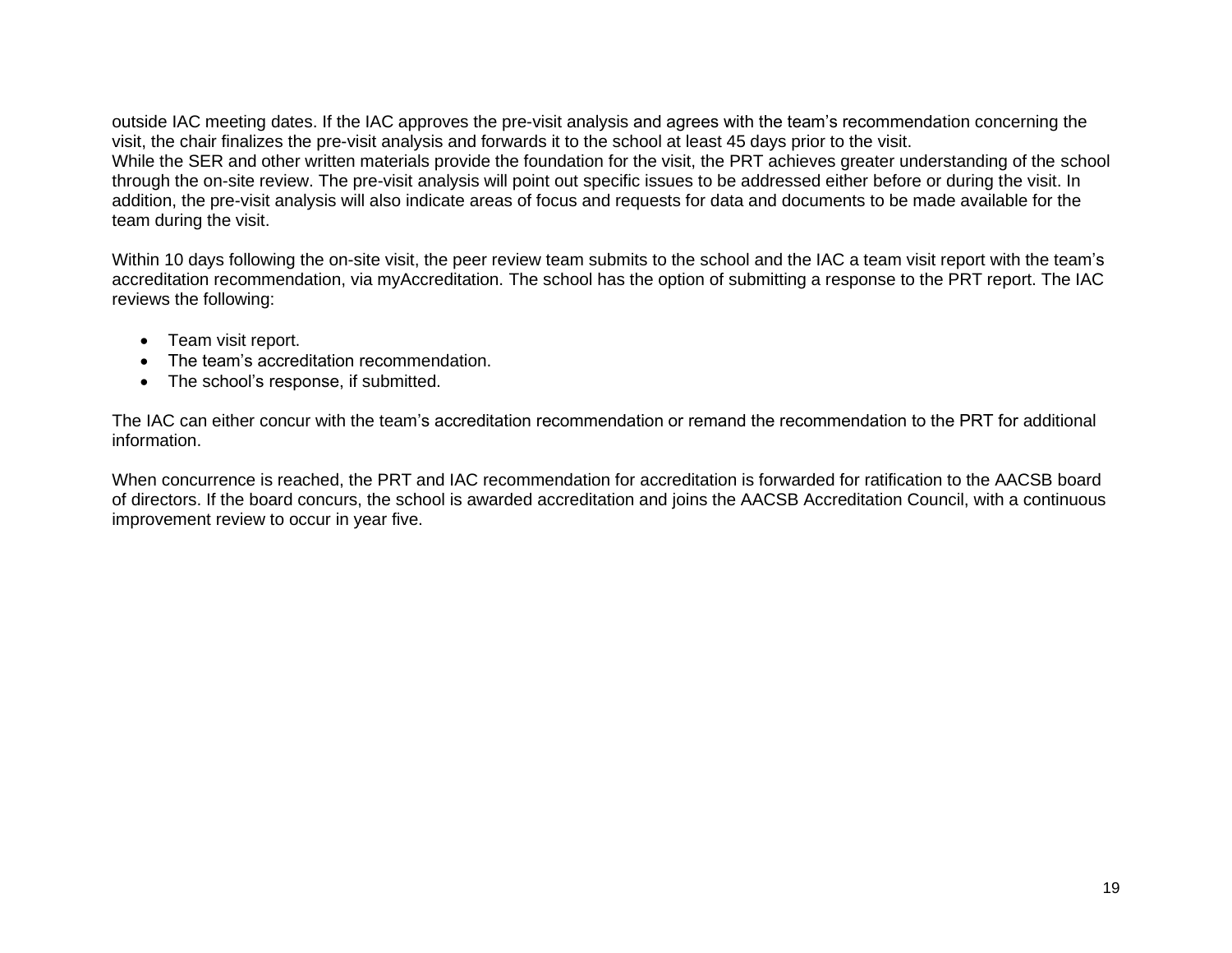# **XII. INITIAL ACCREDITATION REVIEW PROCESS SCHEDULE**

The timeline shown below is a representation of an initial accreditation peer review team visit and corresponding Initial Accreditation Committee (IAC) activity under normal circumstances. Changes to the normal visit timeline may be made on a case-by-case basis at the IAC's discretion. All questions regarding a school's timeline should be directed to the school's AACSB staff liaison.

| <b>Description</b>                                                                                                                                                      | <b>Timeline</b>                                                                                                   |
|-------------------------------------------------------------------------------------------------------------------------------------------------------------------------|-------------------------------------------------------------------------------------------------------------------|
| School: Letter of application, team<br>nominations, and potential visit dates<br>submitted via myAccreditation                                                          | Upon receipt of IAC decision letter directing school to proceed to self-<br>evaluation and being invited to apply |
| AACSB Staff: Invite team after review and<br>approval of senior AACSB staff and IAC<br>chair                                                                            | Within 45 days of application being submitted via myAccreditation                                                 |
| AACSB Staff: Send team and date<br>confirmation to all once finalized                                                                                                   | Upon confirmation of team members                                                                                 |
| <b>School:</b> Invite team chair to visit host<br>campus (optional)                                                                                                     | Chair visit (if necessary and time allows) generally takes place before<br>submission of SER                      |
| <b>School:</b> Confer with review team<br>(optional)                                                                                                                    | AACSB events or other convenient arrangement<br>(Year of self-evaluation)                                         |
| School: Submit final SER, and supporting<br>documents via myAccreditation                                                                                               | 4-6 months prior to visit                                                                                         |
| Team Chair: Submit draft pre-visit analysis<br>to AACSB for review by the IAC<br>recommending visit or no-visit and listing<br>concerns (standard by standard analysis) | Normally 2 months prior to the visit date                                                                         |
| Team Chair: Provide school with pre-visit<br>analysis                                                                                                                   | Normally 45 days prior to scheduled team visit date                                                               |
| Team Chair. Confer with host regarding<br>visit schedule                                                                                                                | 45 days prior to scheduled team visit date                                                                        |
| <b>School:</b> Submit response to pre-visit<br>analysis (to team and to AACSB via<br>myAccreditation)                                                                   | As per date listed in pre-visit analysis                                                                          |
| Team Chair. Submit team visit report to<br>school and IAC via myAccreditation                                                                                           | Within 10 days after the visit                                                                                    |
| <b>School:</b> Send optional response to team<br>visit report                                                                                                           | Within 10 days of receiving team's report                                                                         |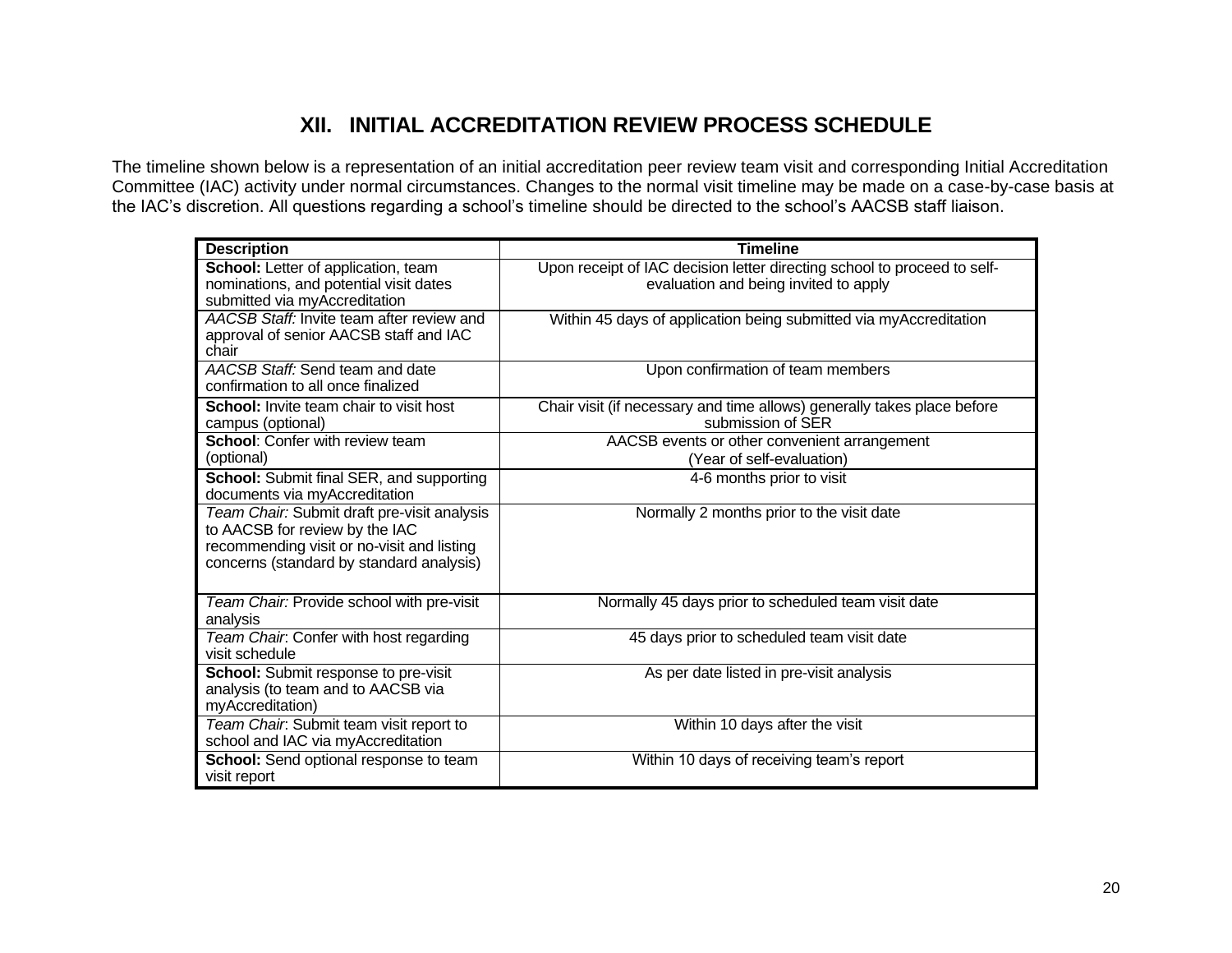| Initial Accreditation Committee: Review<br>team's recommendation and send to<br>AACSB board of directors | As per scheduled committee meeting date                                      |
|----------------------------------------------------------------------------------------------------------|------------------------------------------------------------------------------|
| Board: Ratifies and sends letter to school                                                               | Ratification performed via electronic ballot to the AACSB board of directors |
| <b>Official Recognition</b>                                                                              | ICAM, AP Annual Meeting and EMEA Annual Meeting                              |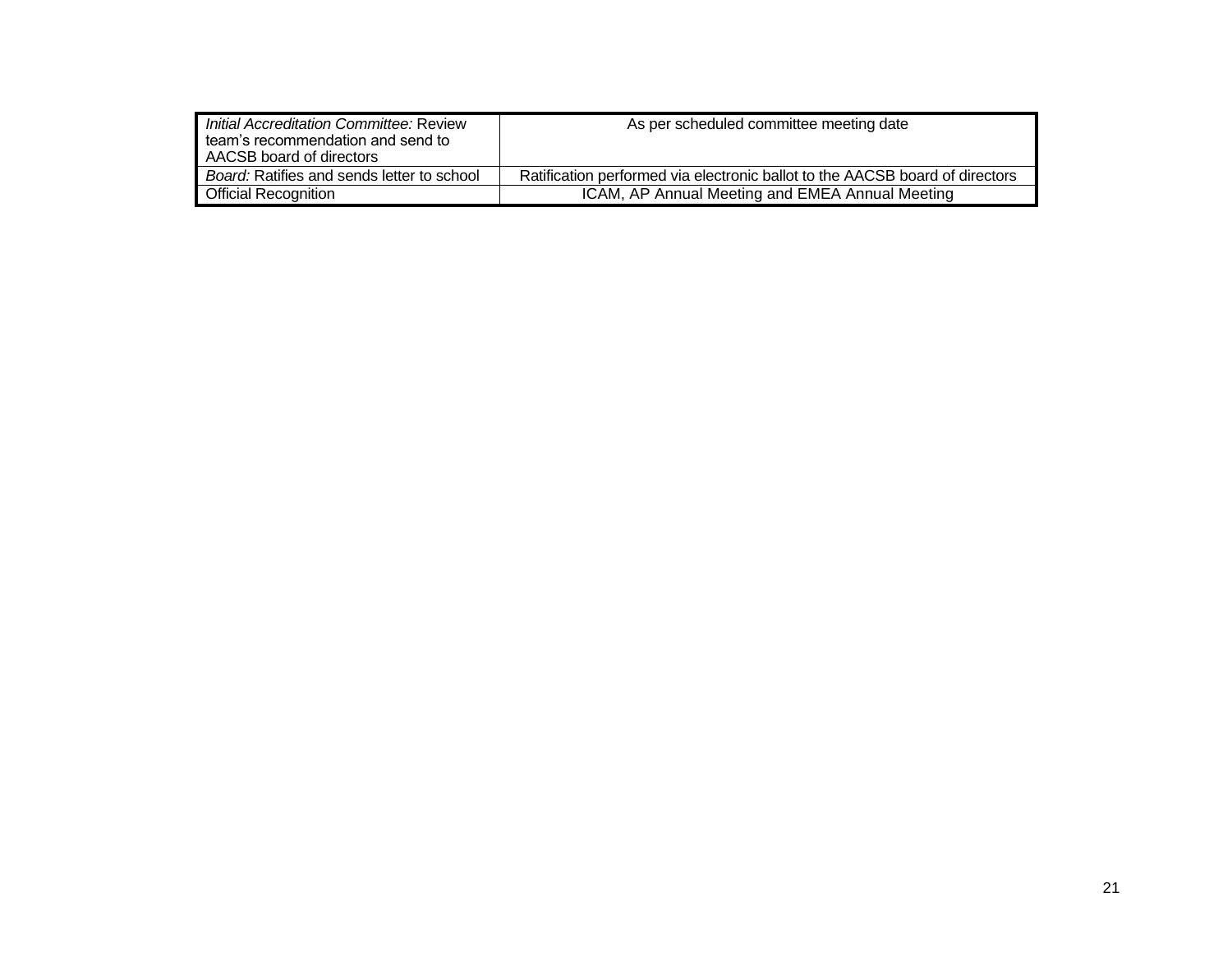# **XIII. SCHOOL COMPARISON GROUPS**

Processes to support the accreditation review include the selection of comparison groups to form a relevant context for judgments, inform strategic planning activities, and assist in the selection of peer review team members. Reviewers from comparable institutions are better prepared to make evaluative judgments about the school, to understand the school and its aspirations, and to offer suggestions for the school's improvement.

## **What is required?**

The school submits three comparison groups selected from members of the Accreditation Council and submits this information with the letter of application for the initial accreditation visit. Comparison groups may be selected on the basis of institutional or program comparisons. It is important to note that the same school may be used in all three groups -- peer, competitor, and aspirant -- based upon the characteristics of the school and/or its program.

- *Comparable Peers:* A list of schools considered similar in mission and assumed appropriate for performance comparison. A minimum of six comparable schools should be provided to take advantage of benchmarking within DataDirect. The schools should be chosen carefully to match key characteristics of the school. In addition to mission, some features that might be salient when choosing comparison schools include student populations served, faculty size, degree levels, and primary funding source.
- *Competitive Group:* A list of schools so directly competitive that conflict of interest considerations excludes their personnel from the review process. The competitive school list may be of any number. Only those schools should be included where the direct competition for students, faculty, or resources is so compelling that the appearance of a conflict of interest is present.
- *Aspirant Group:* A list of schools that provides a developmental goal for the school, represents management education programs or features that the school hopes to emulate, and place the vision and strategy of the school in context. The list of aspirant schools may be of any number, though a minimum of three schools is needed.

Comparison groups do not imply categories or rankings of schools or members accredited by AACSB. These lists are for the benefit of the school and the peer review team in the accreditation review.

For assistance with identification of potential comparison schools, visit <https://datadirect.aacsb.edu/public/profiles/search.cfm> which offers advanced search functions that produce school lists based on optionally selected criteria.

The school should demonstrate in the review that it relates appropriately to the operational levels of the comparison school set. In some circumstances particular features of the school may make some of the data non-comparable.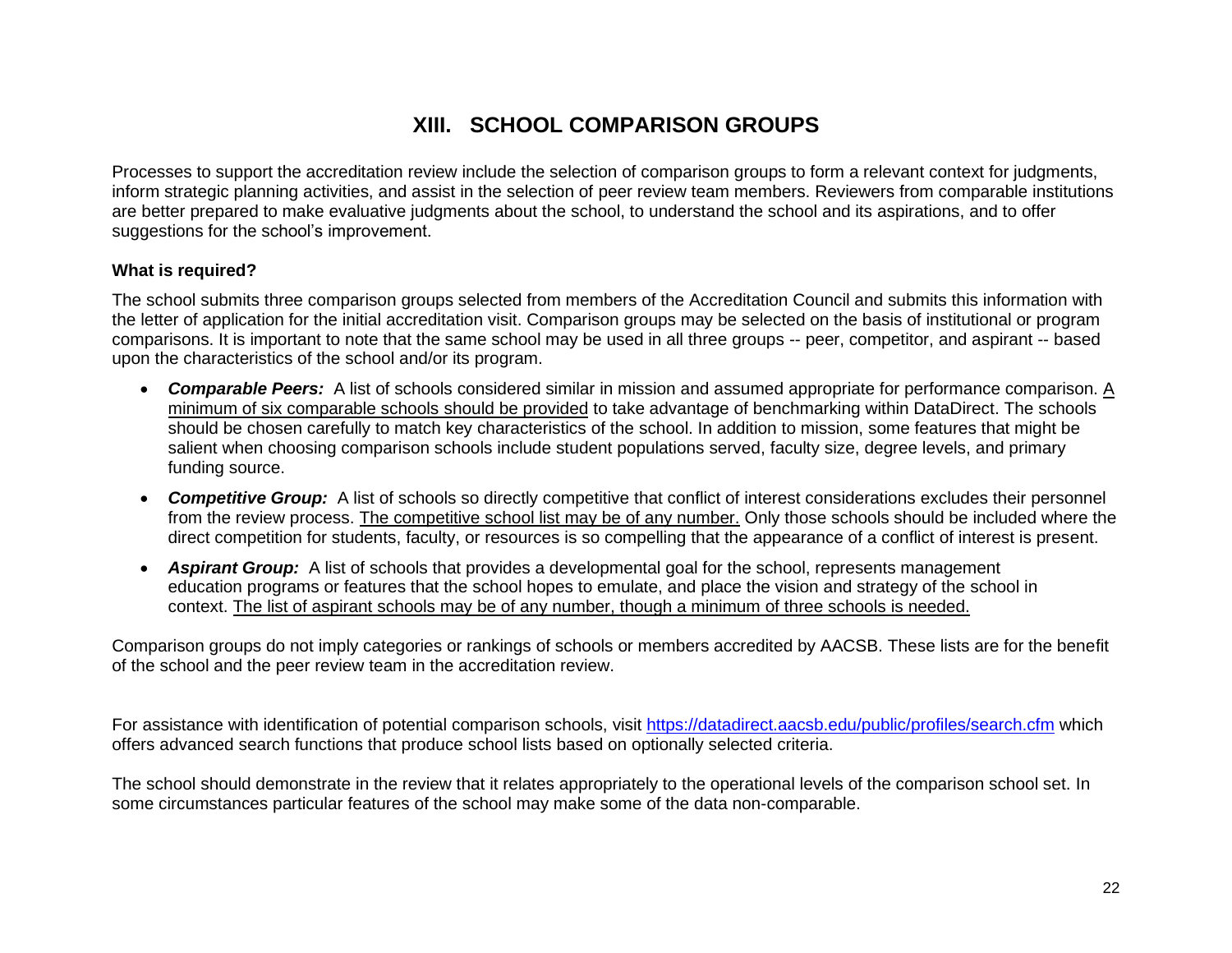## **Use of the Comparison Groups**

The initial accreditation committee chair approves peer review team members from the Peer Review Team Nomination Form. Sometimes for scheduling or other reasons, reviewers who are not on the comparison group list may be proposed.

# **XIV. FINALIZING THE SELF-EVALUATION REPORT**

When finalizing the SER, schools are encouraged to seek the guidance of the team chair who can provide the following assistance:

- 1. Become familiar with the school and the institution as a whole, which is best achieved through an on-site campus visit (optional but recommended).
- 2. Identify areas in the existing SER that may be unclear, point out issues where further clarification may be needed, and identify other areas of possible concern. The chair can provide answers to questions about the initial accreditation process, the standards and also can assist the school in making a determination on the readiness for accreditation.
- 3. Encourage the school to submit materials as early as possible, via myAccreditation, to allow time for possible modifications.
- 4. Ensure continuous communication throughout this stage.
- 5. Provide illustrative guidance, not prescriptive guidance.
- 6. Work with the school to ensure their SER:
	- Tells the school's story.
	- Is clearly written and transparent in nature.
	- Includes faculty vitae (CVs) as an addendum item.
	- Includes summary data where applicable instead of including detailed data sets. Such detailed information may be made available to the peer review team on-site.
	- Limits addendum items to those directly relevant to demonstrating standards alignment and includes a table of contents.

The SER is due to the team members and the IAC between 4-6 months before the scheduled peer review team visit. The SER is submitted electronically via myAccreditation. The PRT may download a copy of the SER and any attachments / addendum for their use from myAccreditation should they desire to work from paper copies.

The final SER includes the following 5 requirements:

- A. Executive Summary
- B. Profile Sheet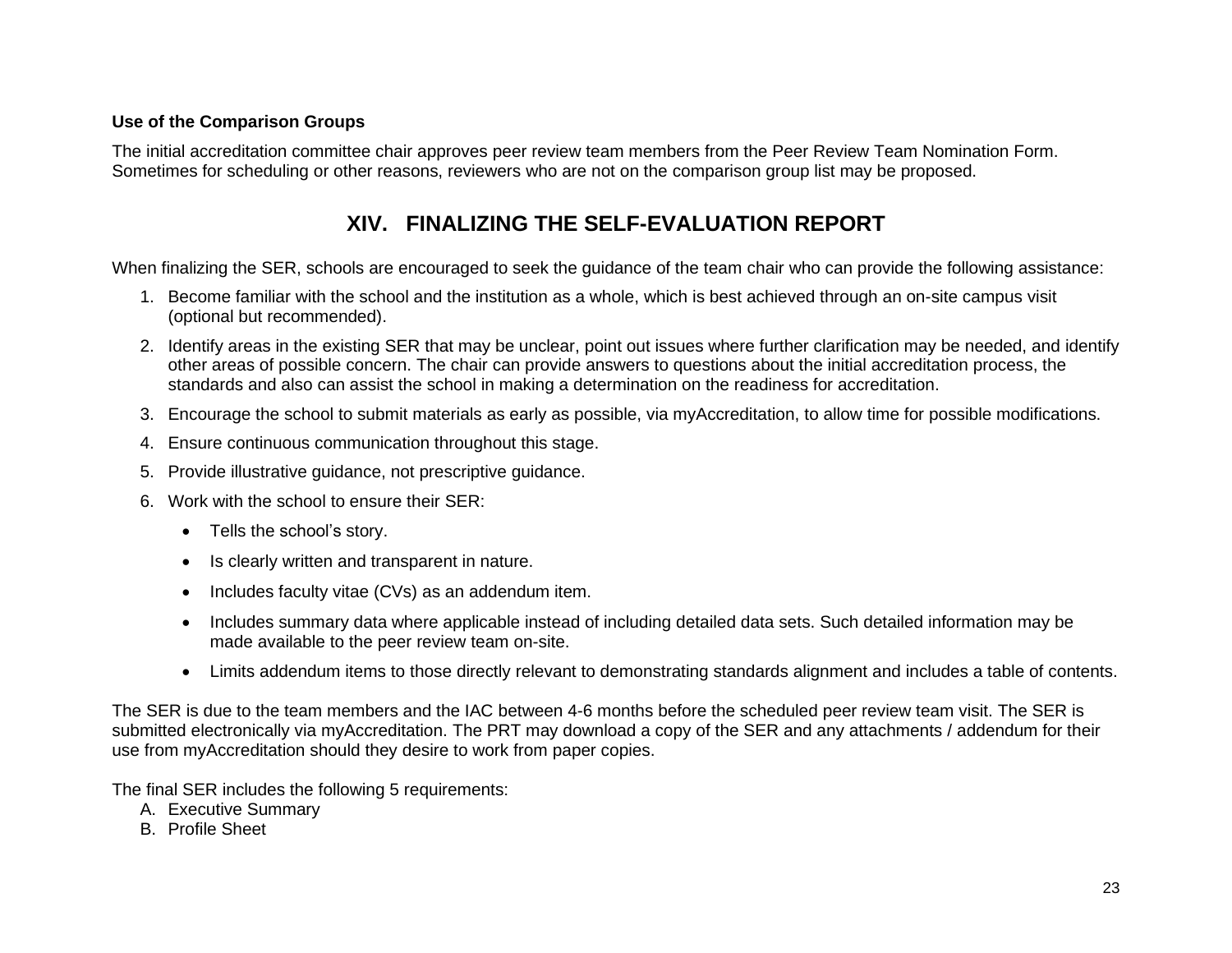- C. Faculty Qualifications/Sufficiency criteria
- D. Standards and Tables (2-1, 3-1, 3-2, 5-1, and 8-1)
- E. Strategic Plan
- F. Addendum items (including CVs)

NOTE: There is a 100-page limit for Sections A, B, C and D documentation, excluding the tables.

# **XV. PRE-VISIT ANALYSIS**

After the peer review team reviews the final SER, the team drafts a pre-visit analysis outlining the issues and concerns identified by the team. This analysis, including a "visit" or "no-visit" recommendation, is forwarded to the IAC for review. If the IAC concurs with the peer review team's recommendation, the pre-visit analysis is sent to the school. If the committee does not concur with the peer review team's recommendation it may remand the recommendation to the team for information, clarification, or similar reconsideration when an apparent inconsistency is noted. A conference call is convened with the committee chair and vice-chair, two IAC reviewers, peer review team members, and AACSB staff. The team may submit additional information or a revised pre-visit analysis recommendation following this conference call.

If the recommendation is "visit", the pre-visit analysis will point out specific issues to be addressed either before or during the visit. In addition, the pre-visit analysis will also indicate areas of focus, requests for data and documents to be made available for the team during the visit and provides confirmation of the on-site visit dates.

If the recommendation is "no visit" for initial accreditation, and the IAC concurs with the team's recommendation that a visit would be premature, the school has two options:

- 1. Pursue a visit as originally scheduled. The school must provide a written request for a visit within two weeks of the decision to the IAC [\(IAC@aacsb.edu\)](mailto:IAC@aacsb.edu).
- 2. Withdraw from the initial accreditation process. The withdrawal policy is available here: [www.aacsb.edu/accreditation/resources/policies-and-procedures](https://aacsbbiaacsb.sharepoint.com/sites/Accreddept/Shared%20Documents/BATF/Transition/Transition%20Documents/Initial/DRAFT/SM.MB/For%20MB%20review_reviewed%20by%20SM/www.aacsb.edu/accreditation/resources/policies-and-procedures)

# **XVI. PEER REVIEW TEAM VISIT**

The on-site review affords the best opportunity for the team to assess the school's case for initial accreditation. An important aspect of the on-site review is verification of data supporting the information presented in the final SER. Equally important is the team's assessment of the qualitative dimension of the educational programs that only can be verified through face-to-face interaction.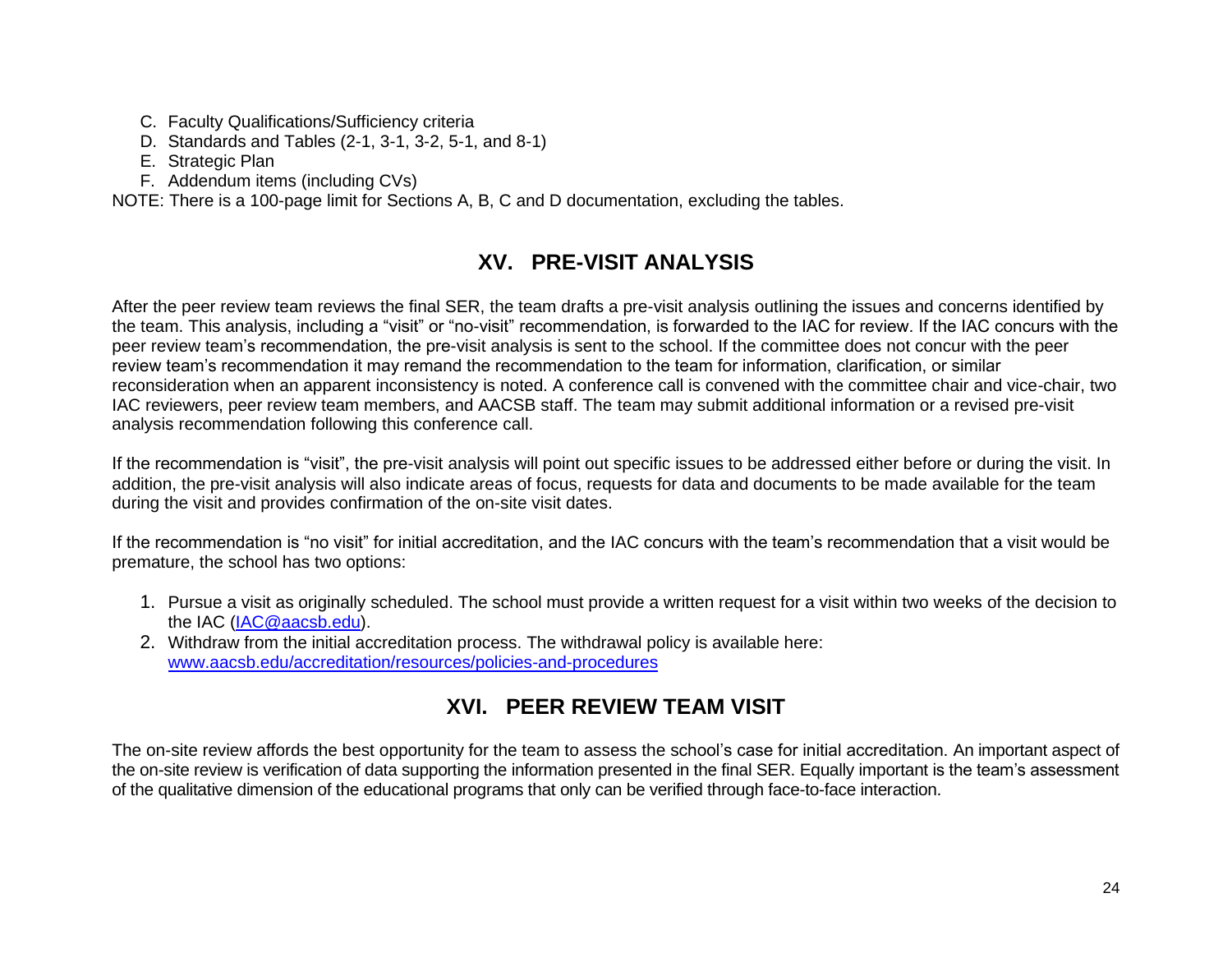The team chair will structure the on-site review schedule and team member assignments to ensure a reasonable balance between information gathering/verification and information analysis/synthesis.

## **Planning the Visit**

- 1. Prior to the visit, the team chair will work with the school to clarify the itinerary and appointments for the visit. This step enables the school to make necessary arrangements and appointments with appropriate representatives.
- 2. Prior to the visit, the team chair will inform the school of on-campus needs such as housing, workroom, meeting rooms, computers, printers, and word processing support. A workroom should be established on campus for the team to review records and information. The hotel should also include a working area for the team.
- 3. The team meets with the school early in the visit to confirm schedules and discuss any last-minute information needs or itinerary changes.
- 4. During the initial phase of the visit, the peer review team will be focused on fact gathering/verification. This process will allow the team to further explore the qualitative implications of the facts and concerns previously identified. Early fact gathering/verification allows the peer review team sufficient time to discuss these concerns with the school.
- 5. Generally, the peer review team will meet with the president and provost both at the start of the visit to discuss the purpose of the on-site review and at the conclusion of the visit to provide the team recommendation.
- 6. The team chair will make time each day to speak with the host dean/equivalent to report on any issues that have been uncovered. The host dean/equivalent will then have the opportunity to clarify or provide additional information for accuracy.
- 7. The school should expect a visit of at least two and a half days. The visit may be shortened or lengthened with the mutual agreement of the school and team chair. Team members generally arrive in the late afternoon or early evening prior to the first full day.
- 8. At the conclusion of the visit, the team will share its impressions and concerns and make its recommendation first to the host dean/equivalent and then to the president and provost (if appropriate). The peer review team will make every effort to have a draft of the report completed before leaving campus. The school should review the draft and provide factual corrections to the report. The final report is due to the school and the IAC, via myAccreditation, within 10 days of the visit.

#### **Possible document requests from the team:**

The following records may be requested, in compliance with local data protection policies. Such requests should be made by the team well in advance of the on-site visit.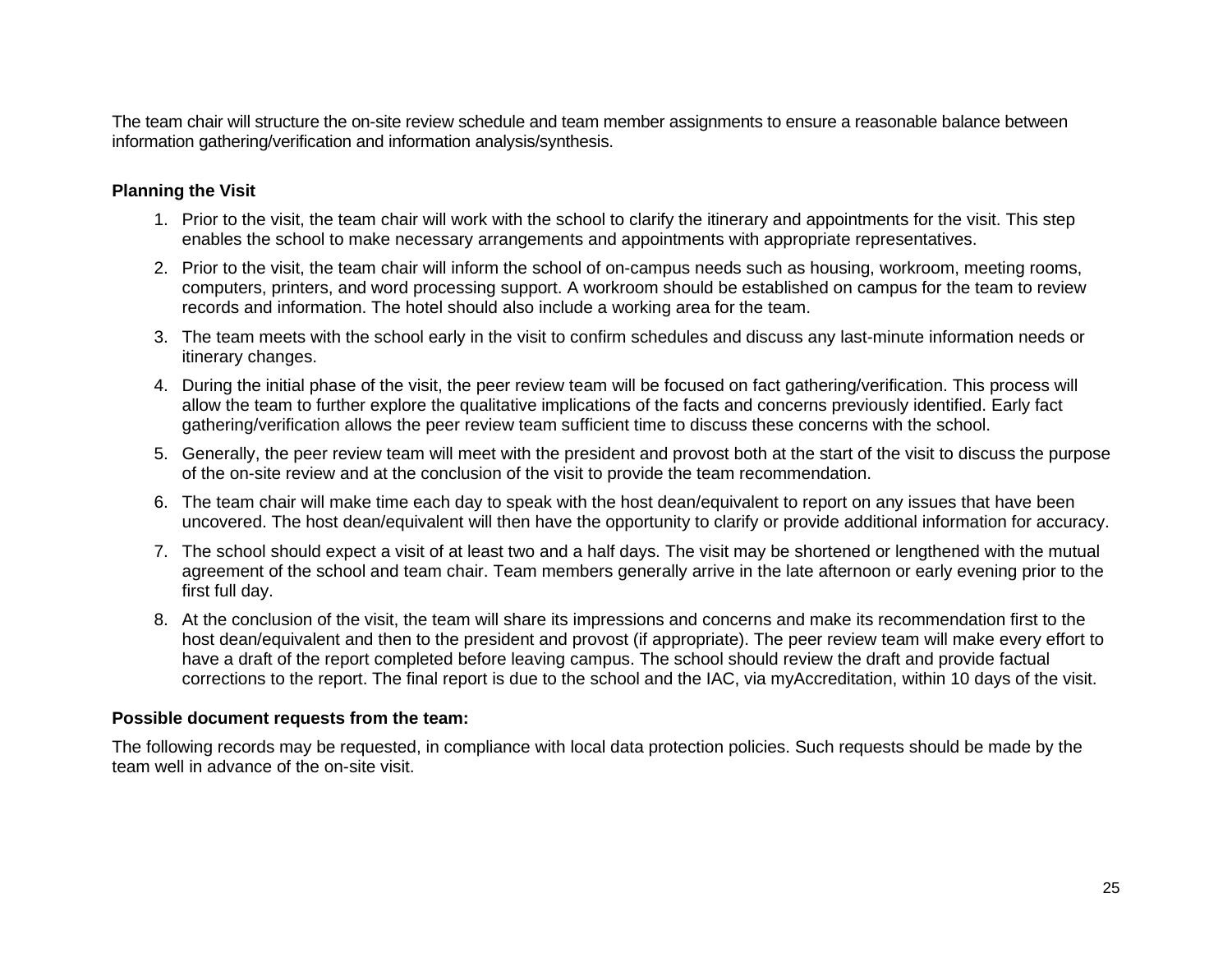## **Students**

- Official graduation lists for the most recent commencement. The team will review the lists and may request a sample of transcripts.
- Records/folders for students enrolled during a recent term and class rolls/lists.
- Probation and dismissal lists for the most recent academic year.
- List of transfer students for a recent term and records relating to the assurance of learning accepted toward meeting degree requirements.
- Information regarding student employment for recent graduates.
- Student usage of the library and computer technology.

## **Faculty**

- Faculty files for all participating and supporting faculty teaching during a recent term, including faculty CVs.
- Files on promotion and tenure cases for the prior five-year period.
- Research output, including samples of output or access to output for the previous five-year period.
- Faculty professional development plans.
- Updated faculty data sheets, as appropriate.

# **Programs**

- Course syllabi for all business courses used to satisfy the curriculum standards.
- Copies of articulation agreements with other institutions.
- Curriculum descriptions for any new programs to be introduced.
- Final exams for all core business courses taught during a recent term.
- Outcome assessment information, such as program competency goals, measurements, and results.

# **University/School**

- Copies of all institutional catalogs, promotional brochures and recruitment information.
- Copies of any additional documents, handbooks, policy manuals, and other relevant materials.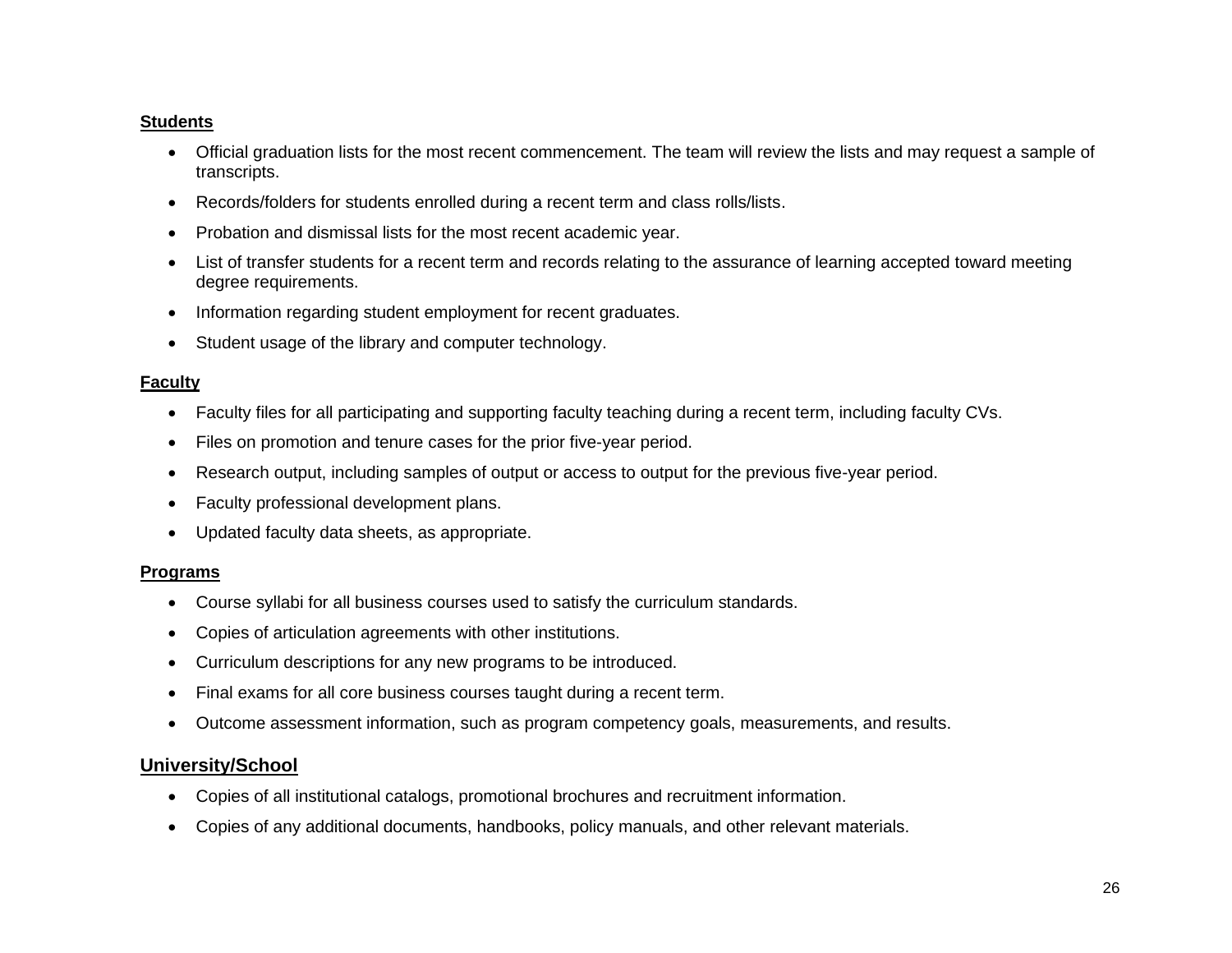## **Possible meeting requests from the team:**

The peer review team may find that meetings and discussions with entities such as those listed below can provide additional opportunities for the team to understand and assess the school's mission, processes, and outcomes:

- Key administrators or staff in the business unit, such as department chairs, associate deans, assistant deans, program directors, center directors, advisors, and others.
- Chief executive and chief academic officers of the institution, e.g., president, chancellor, provost, academic vice-president, etc.
- Other university deans/equivalent.
- Key committees, such as promotion and tenure, strategic planning, curriculum, assessment, and research.
- Faculty representatives, e.g., senior faculty representatives, junior faculty representatives, clinical faculty representatives, part-time and adjunct faculty representatives; participating and supporting faculty representatives, tenured and untenured faculty representatives.
- Student service directors, e.g., graduate admissions, academic support and advising, career services and placement, information technology.
- Students such as class visits, students assembled by school, and student advisory board.
- Professional staff from facilities such as the library, computer labs, classrooms, other campus sites.

The school should understand its obligation to the team and must bear the responsibility in making its case and demonstrating that processes are in place to assure quality and continuous development and improvement. The school must explain its mission and objectives in terms of accreditation standards application.

When meeting with the dean/equivalent and president, the team chair should emphasize that the recommendation is subject to change, either positively or negatively, to reflect consistency of decisions across schools with similar missions. **No public announcement should be made until official notification is given by AACSB and the team recommendation has been ratified by the board.**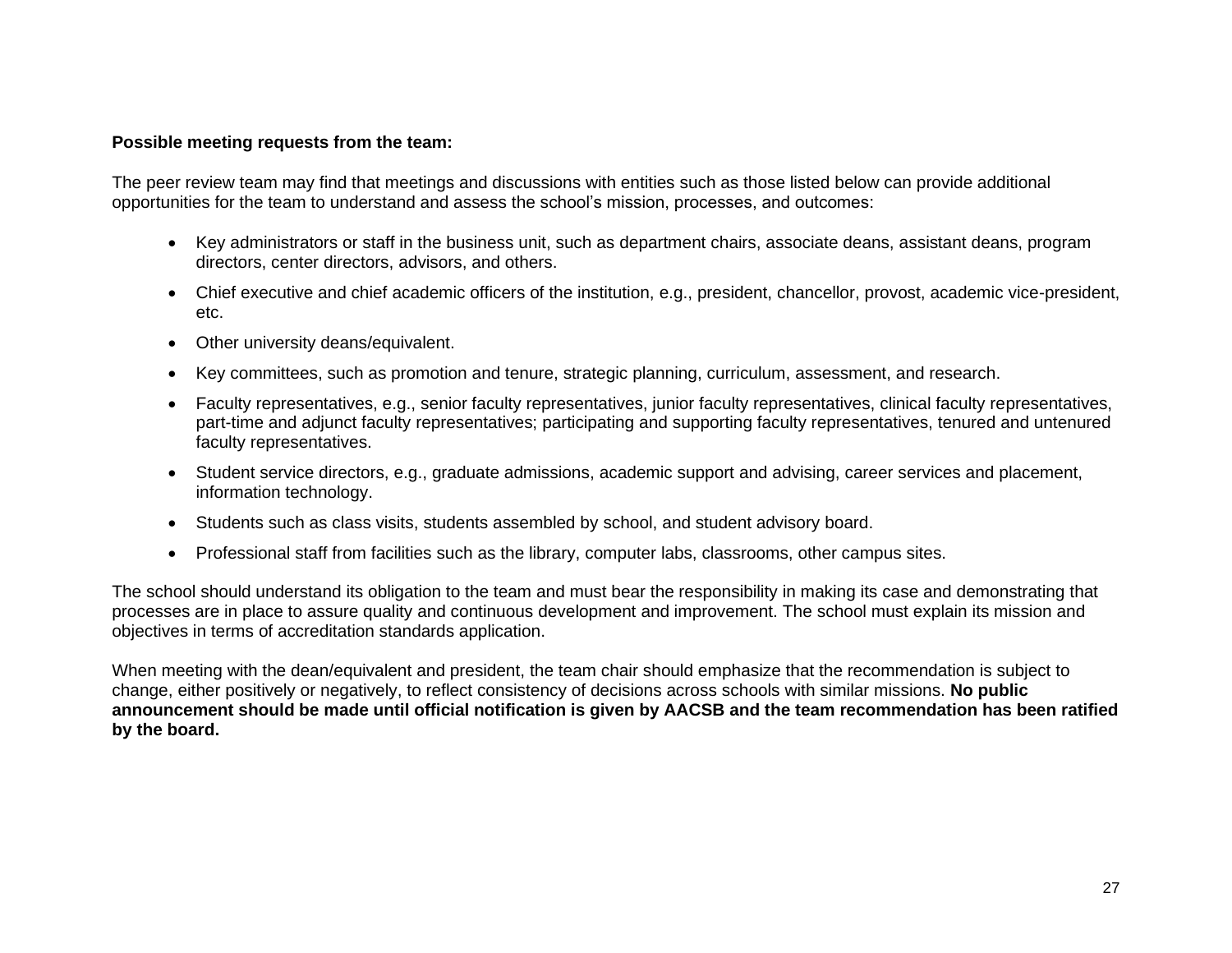# **XVII. THE TEAM VISIT REPORT**

In preparing the school's team report, the peer review team will assimilate the relevant information, constructively assess and perform a micro and macro analysis to (1) assess the school's performance relative to each standard; (2) determine how the school's policies and practices, in relation to each standard, affect achievement and continuity of overall high quality; and (3) consider whether or not the school's processes lead to outcomes that are consistent with its mission and objectives. The team performs a standard by standard review of the school's situation. Additionally, the report notes the processes utilized by the school to ensure achievement of the standards, as well as those processes that may inhibit achievement of the standards.

#### **Elements of the Peer Review Team Report:**

• Statement of Team Recommendation\*\*

For initial business accreditation the options include:

- 1. *Initial accreditation.* The recommendation of the Peer Review Team is that the selected degree programs in business offered by the school be granted initial accreditation with a Continuous Improvement Review to occur in year five. Concurrence by the Initial Accreditation Committee and ratification by the board of directors are required prior to the confirmation of the accreditation decision. Following ratification by the board of directors, the school will be notified. The school must wait for this official notification before making any public announcement. AACSB provides a list of schools achieving accreditation to its members and the public.
- 2. *Deferral review*. The recommendation of the Peer Review Team is that the initial accreditation review of the selected degree programs in business offered by the school be deferred for an additional year. Deferral of initial accreditation is for one year and does not require ratification by the board of directors because deferral does not change the accreditation status of the school. Concurrence by the Initial Accreditation Committee is, however, required prior to official notification. AACSB does not publicize the names of schools on deferral visits.
- 3. *Denial of accreditation*. The recommendation of the Peer Review Team is that the selected degree programs in business offered by the school be denied initial accreditation. Concurrence by the Initial Accreditation Committee and ratification by the board of directors are required prior to the confirmation of the accreditation decision. Following ratification by the board of directors, the school will be notified. AACSB does not publicize the names of schools denied initial accreditation.
- Identification of areas that must be addressed prior to the first continuous improvement review *or* during the deferral review*.*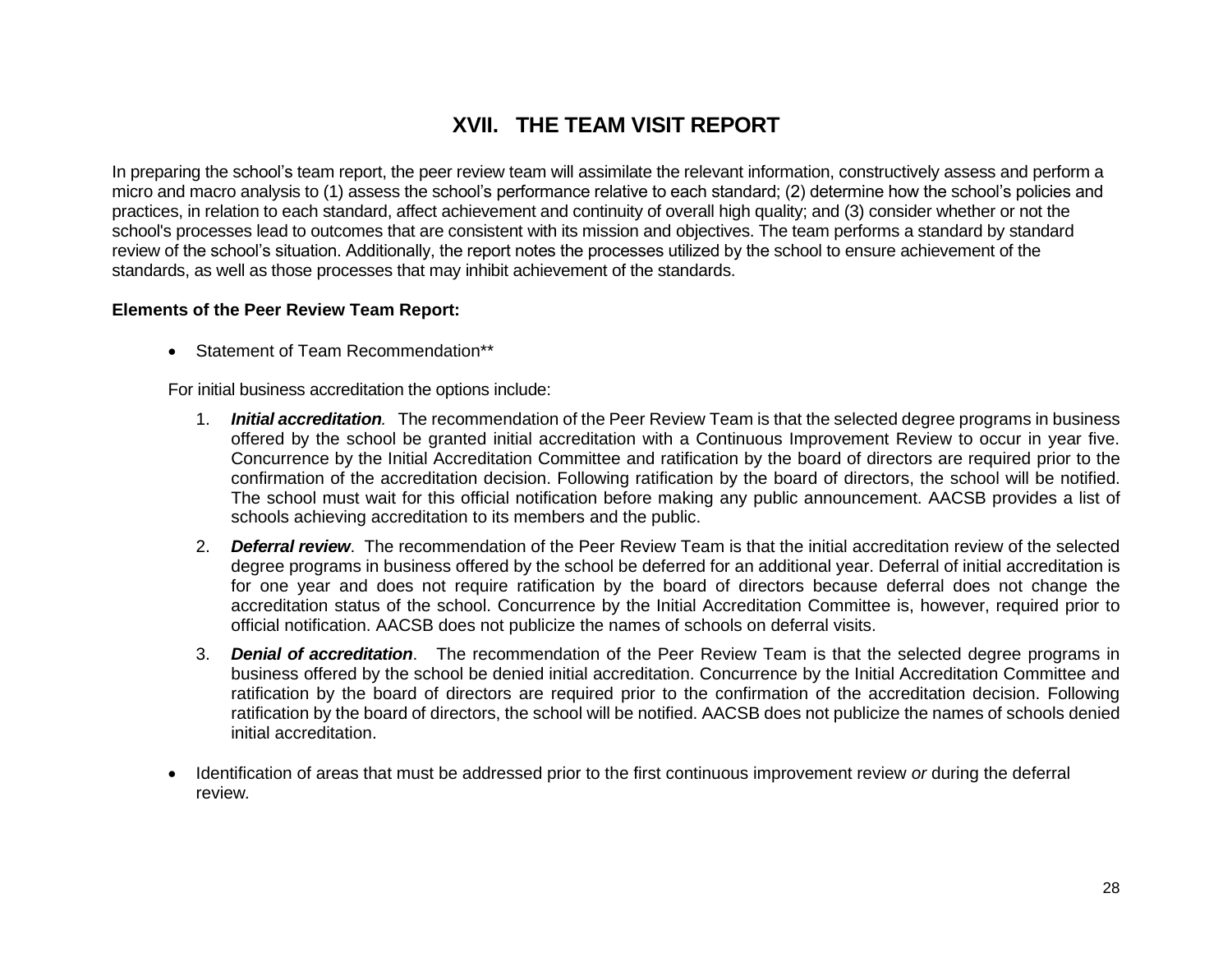- Relevant facts and assessment of strengths and weaknesses on a standard-by-standard basis in support of the team accreditation recommendation.
- Identification of the school's success in demonstrating engagement, innovation, and impact outcomes.
- Commendations of strengths, unique features and effective practices.
- Opportunities for continuous improvement relevant to the accreditation standards.
- Consultative feedback
- Summary of visit.

\*\*If a team member is not in agreement with the majority of the team, that team member has the option to file a minority report along with the official team report.

## **Optional Response to the Peer Review Team Report**

Within 10 days of receipt of the peer review team report, the school has the option to respond to the PRT report clarifying any of the comments and/or factual information noted within the report. The school may submit that response within myAccreditation.

# **XVIII. REVIEW OF THE TEAM RECOMMENDATION**

# **Initial Accreditation Committee**

The IAC will normally review the team visit report and any response from the school at its next scheduled meeting. Their review will result in a decision to:

- Concur with the team recommendation, or remand the team's recommendation
- $\circ$  The committee may remand the recommendation to the team for information, clarification, or similar reconsideration when an apparent inconsistency is noted. A conference call is convened with the committee chair and vice-chair, IAC reviewers, peer review team members, and AACSB staff. The team may submit additional information or a revised recommendation following this conference call.
- $\circ$  Based on additional information or an updated team recommendation, the committee concurs with the recommendation or refers the case to a panel.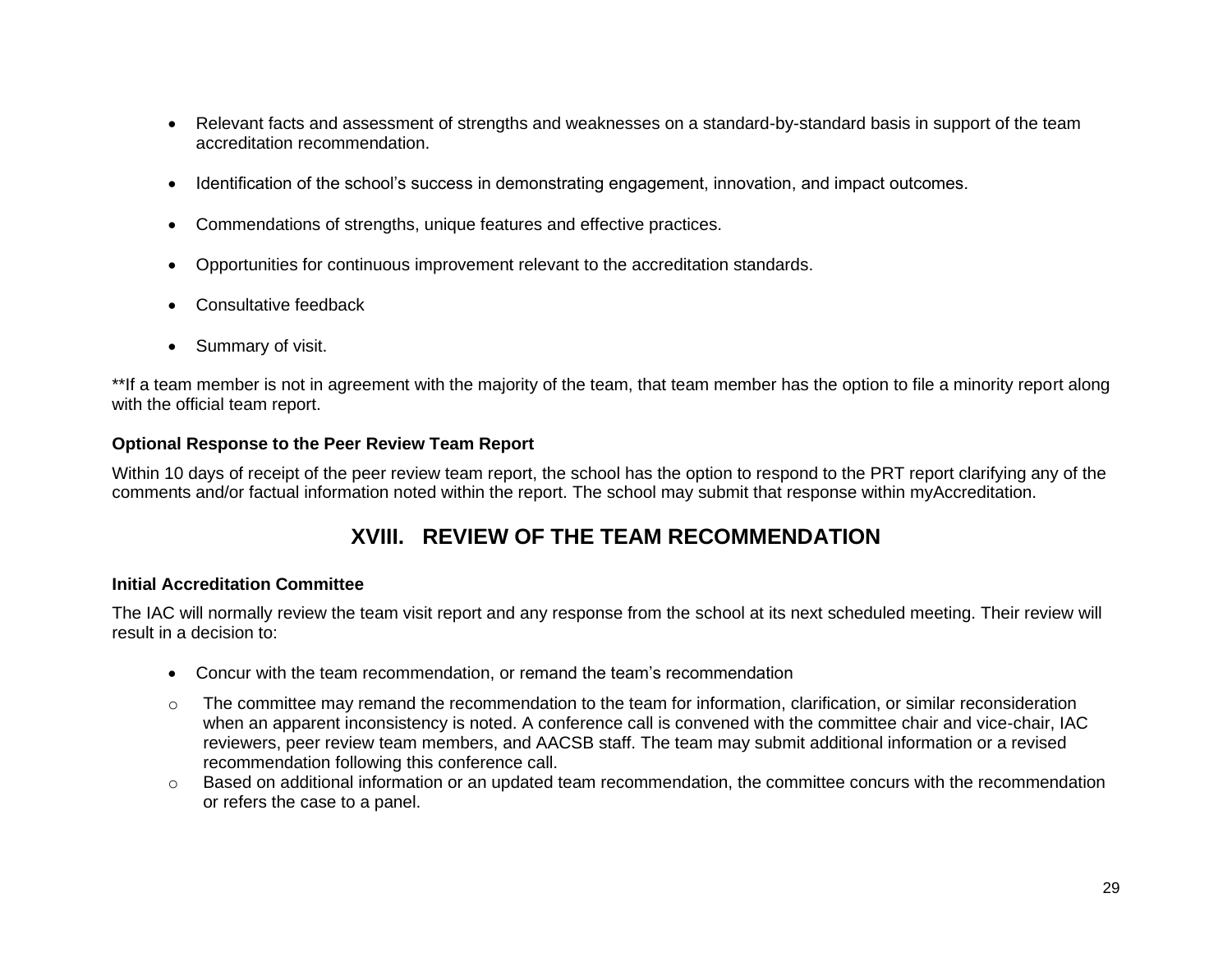- 1. A panel consists of three individuals: one from the original team; one from the committee; and an outside member who is an experienced accreditation reviewer. The outside member serves as chair.
- 2. The panel must reach agreement on recommendation
	- **Panel decision to achieve initial accreditation or denial is forwarded to the board of directors for ratification** consideration.
	- **•** Deferral decisions do not require ratification by the board of directors.

## **Board of Directors**

The IAC concurrence to accredit or deny initial accreditation is forwarded to the AACSB board of directors for ratification. When the board of directors ratifies, the institution is accredited and joins the AACSB Accreditation Council, with a continuous improvement visit in year five. The board will send official notification to the institution and provide formal recognition at the AACSB Annual Meeting, usually held in April of the visit year.

The board may remand the recommendation to the IAC for further information.

## **School Options**

The school may withdraw its application for initial accreditation any time prior to consideration by the board of directors. In the case of a decision to deny accreditation, the school may submit an appeal to the chair of the board of AACSB. An appeal panel will be formed to hear the appeal and make a judgment. The decision of the appeal panel is final.

# **XIX. DEFERRAL REVIEW**

If, during the initial accreditation review, the peer review team finds standards-related deficiencies that can be resolved within one year, the team will recommend a one-year deferral review. The peer review team identifies these deficiencies in the peer review team visit report and states the expectations for the deferral review. A deferral team will be determined, and the school is required to submit a deferral report 60 days prior to a campus visit. The school submits its response to the specific concerns cited by the peer review team via myAccreditation.

## **Deferral Review Team**

The deferral team selected by the IAC normally includes one member from the original peer review team and one member from (or appointed by) the IAC.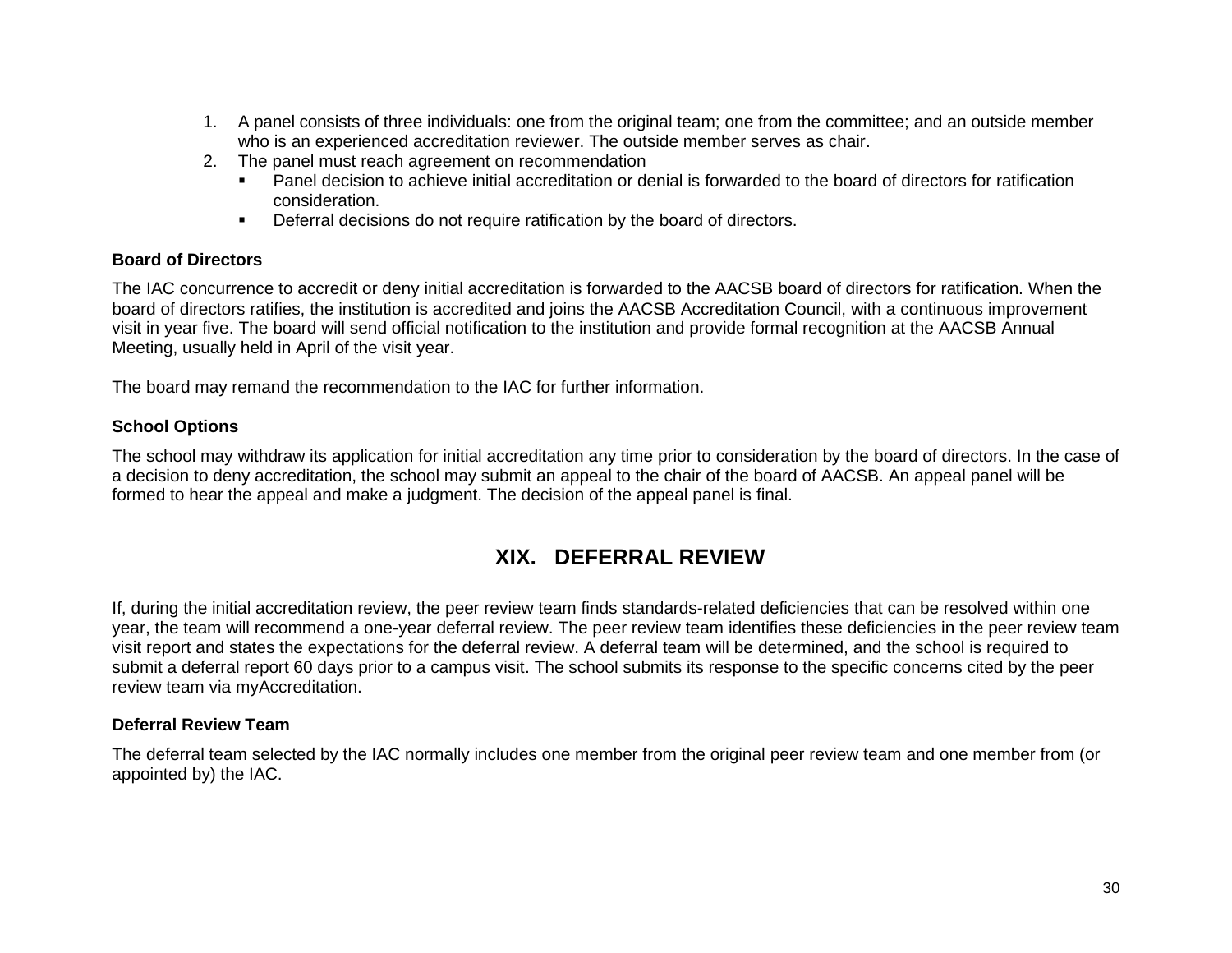The deferral team focuses on the issues noted in the decision letter from the accreditation committee chair. The original peer review team visit report may be referenced for further information relating to the issues detailed in the decision letter.

#### **Review of Deferral Report from School**

In the year following the original peer review team visit, the school will submit a report to the deferral team and the IAC 60 days prior to the campus visit. This report details the progress made to address the issues noted in the original peer review team report. After review of the deferral review the team conducts an on-site visit to determine if the concerns have been satisfactorily addressed. Ordinarily, the deferral team conducts a one-and-a-half-day on-site review within one year following the original peer review team visit.

#### **Review of Team Recommendation**

The process for committee review of the deferral review team report is the same as that one outlined for peer review team recommendations.

The IAC concurrence with the deferral team to accredit or deny initial accreditation is forwarded to the AACSB board of directors for ratification. When the board ratifies a recommendation for initial accreditation, the institution is accredited and joins the AACSB Accreditation Council, with a continuous improvement visit to occur in year five. The board will send official notification to the institution and provide formal recognition at an AACSB conference. AACSB does not publicize the names of institutions to which the board denies accreditation.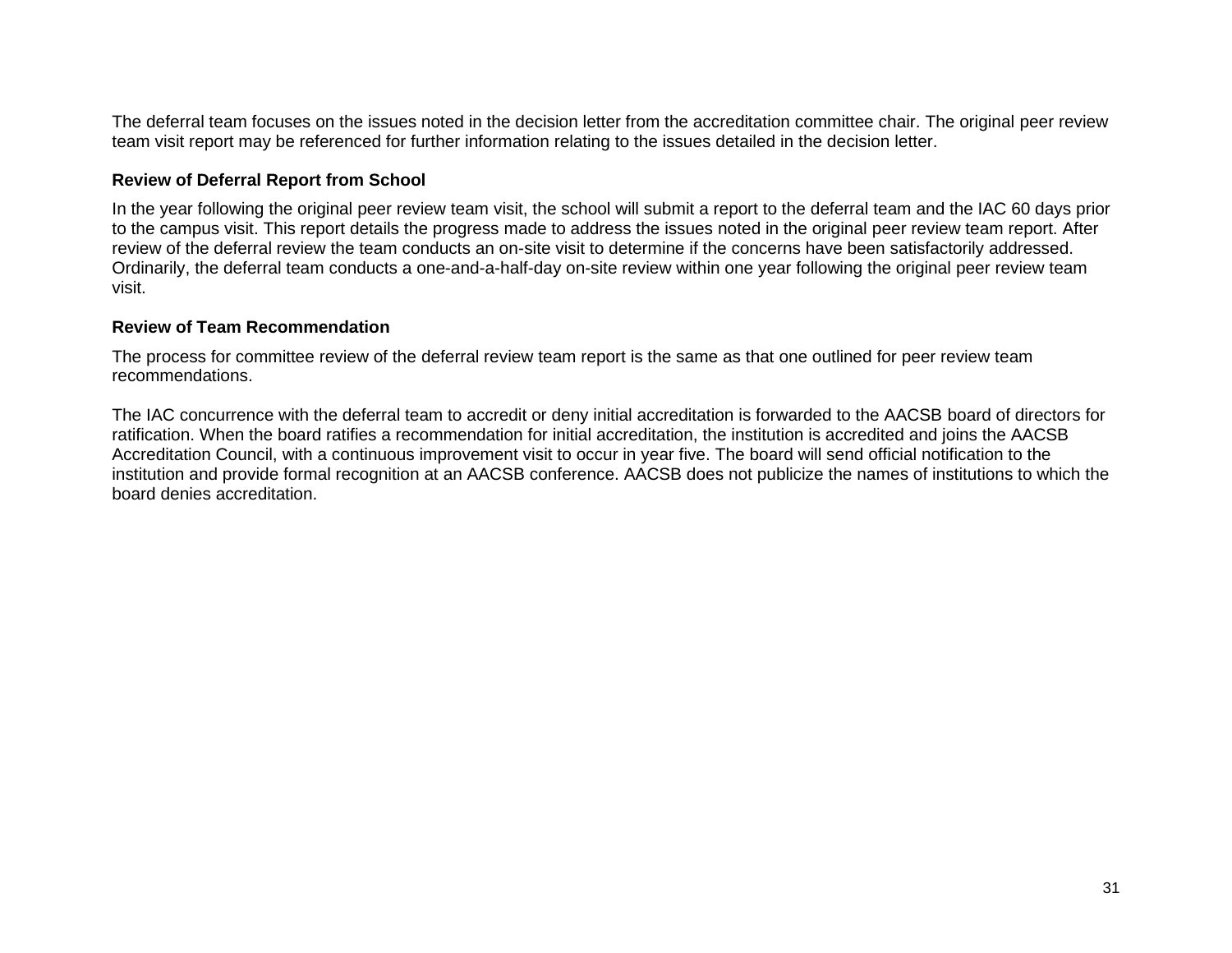# **Appendix A Resources Links**

## **Accreditation Policies, Processes, Terminology, and Standards**

[Accreditation Policies & Procedures](https://www.aacsb.edu/accreditation/resources/policies-and-procedures) [Accreditation Terminology](https://www.aacsb.edu/accreditation/resources/terminology) [Business Accreditation Standards & Interpretive Guidance](https://www.aacsb.edu/accreditation/standards/business)

#### **Initial Accreditation Resources**

The following documents and references within this handbook may be downloaded or accessed from the AACSB website at: [https://www.aacsb.edu/accreditation/journey/business/initial.](https://www.aacsb.edu/accreditation/journey/business/initial)

Initial Self-Evaluation Report

Business Accreditation Standards Worksheet Gap Analysis iSER Outline and Guidelines Profile Sheet

Scope of Accreditation Program Exclusion Request Form

Required Tables

Table 2-1 Strategic Initiatives and Expected Source of Funds for the Next Accreditation Cycle

Table 3-1 Summary of Faculty Sufficiency and Qualifications for Most Recently Completed Regular Academic Year, by Discipline

Table 3-2 Deployment of Faculty by Qualification Status in Support of Degree Programs for the Most Recently Completed Regular Academic Year

Table 5-1 Assessment Plan and Results for Most Recently Completed Accreditation Cycle by Degree Program

Table 8-1 Intellectual Contributions

*Sample Tables also available in the Interpretative Guidance document*